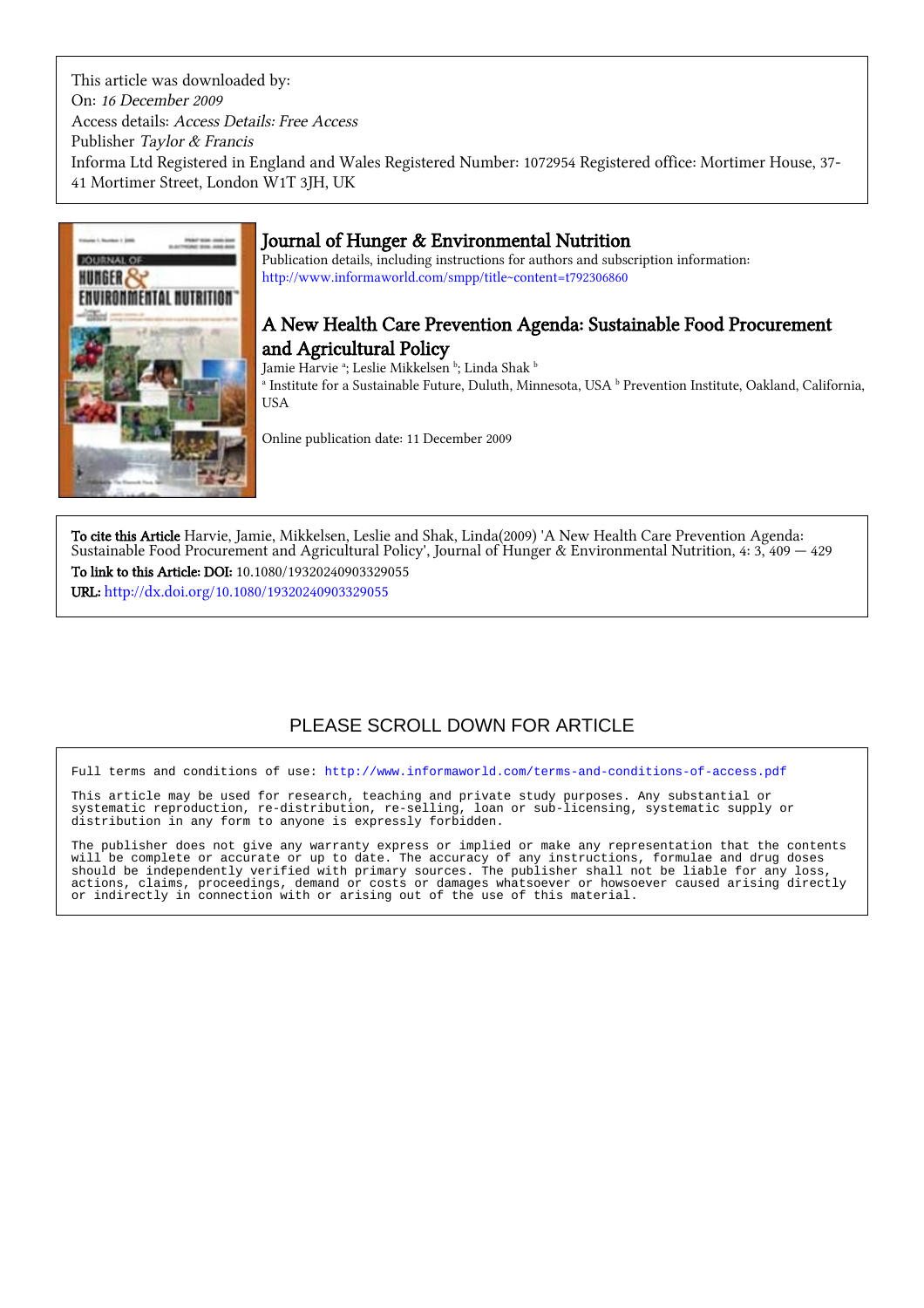

# WHEN 1932-0248 1932-0256Journal of Hunger & Environmental Nutrition, Vol. 4, No. 3-4, October 2009: pp. 0–0 Nutrition **A New Health Care Prevention Agenda: Sustainable Food Procurement and Agricultural Policy**

JAMIE HARVIE,<sup>1</sup> LESLIE MIKKELSEN,<sup>2</sup> and LINDA SHAK<sup>2</sup>

1 *Institute for a Sustainable Future, Duluth, Minnesota, USA* 2 *Prevention Institute, Oakland, California, USA*

*Health care leaders are broadening their awareness to include the need to address the food system as a means to individual, public, and global health, above and beyond basic nutritional factors. Key voices from the health care sector have begun to engage in market transformation and are aggregating to articulate the urgency for engagement in food and agricultural policy. Systemic transformation requires a range of policies that complement one another and address various aspects of the food system. Health care involvement in policy and advocacy is vital to solve the expanding ecological health crises facing our nation and globe and will require an urgency that may be unprecedented.*

*KEYWORDS sustainable agriculture, policy, climate change, food, hospital, health care, prevention, nutrition*

### INTRODUCTION

Over the last century, we have radically altered the way we produce and distribute food. The transformation of our food and agricultural system is fundamentally affecting the health of our planet and its inhabitants. We are already experiencing significant impacts in the form of increased antibiotic resistant bacteria, poisoned air and water, and foodborne pathogens. Rural communities and farm-based economies are collapsing and we are in the midst of epidemics of both obesity and malnutrition. Moreover, the increasingly energy-intensive industrialized agricultural model is a significant contributor

Address correspondence to Jamie Harvie, Institute for a Sustainable Future, 8 N. 2nd Ave. E., Suite #200, Duluth, MN 55802. E-mail: Jamie Harvie harvie@isfusa.org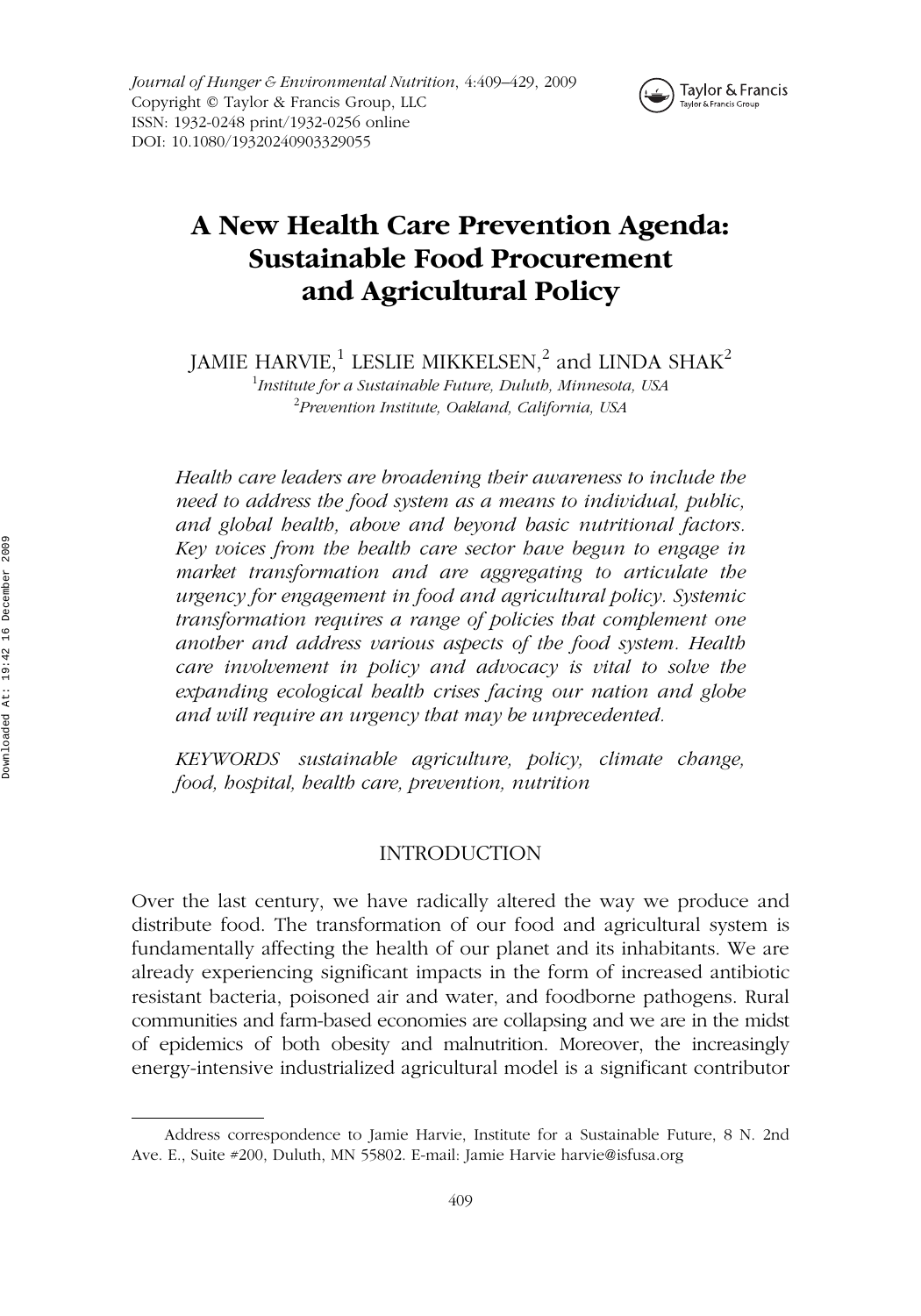to climate change, accelerating a feedback loop with resultant negative impacts on food production, human health, and ecosystem resilience.

Food production, distribution, and procurement intersect a wide variety of issues. Economics, immigration policy, spirituality, agriculture and trade, culture, environment, and nutrition are but several of the myriad of concerns associated with the food we grow and eat. And because food is a fundamental human need, there is a strong cross section of organizations and interests involved in food and agricultural policy and practice. There is perhaps no issue that has such a wide depth of actively involved interests. The complexity of interests requires a systems, or ecological, approach. By taking an ecological approach, we can attempt to see the complexity of interrelationships and hopefully provide a more useful analysis of the system.

An understanding of these complex relationships gives us an opportunity to restore control over a situation that has pervasively influenced the health of humans and our environment. The concurrent crisis in the US health care delivery model provides the perfect opportunity for the health care community to adopt a new primary prevention agenda that is focused on food system policy. Agricultural policy and climate change policy play such an influential role in food system design that key voices across the health care sector can articulate the urgency for engagement in policy development and legislative advocacy, areas that have heretofore not been considered.

This new agenda is close at hand. We are now experiencing an awakening to the intricate relationships health care has with food production and ecological health. Health care leaders are broadening their awareness to include the need to address the food system as a means to individual, public, and global health, above and beyond basic nutritional factors. And, the co-benefits to ecological health and the financial health of our health care system are now increasingly recognized by health care leadership.

#### THE INDUSTRIAL FOOD SYSTEM—IMPLICATIONS FOR HEALTH

Historically, farmers and farming played a pivotal role in stewardship of the land because the health of the land and their livelihood were mutually interdependent. Their personal success (and by extension, the success of their communities) was inextricably linked to the farmers' understandings of the complex interaction of ecological processes. Healthy communities require healthy ecosystems, characterized by functions and systems that allow the maintenance of biodiversity, biotic integrity, and ecological processes over time.<sup>1</sup> The technologies provided by industrialized agriculture such as commercial fertilizers, pesticides, and antibiotics afforded farmers the ability to circumvent natural systems. A historical knowledge and understanding of the land slowly became supplanted by a knowledge and relationship with technology. In short, a tremendous shift has occurred in the nature of farming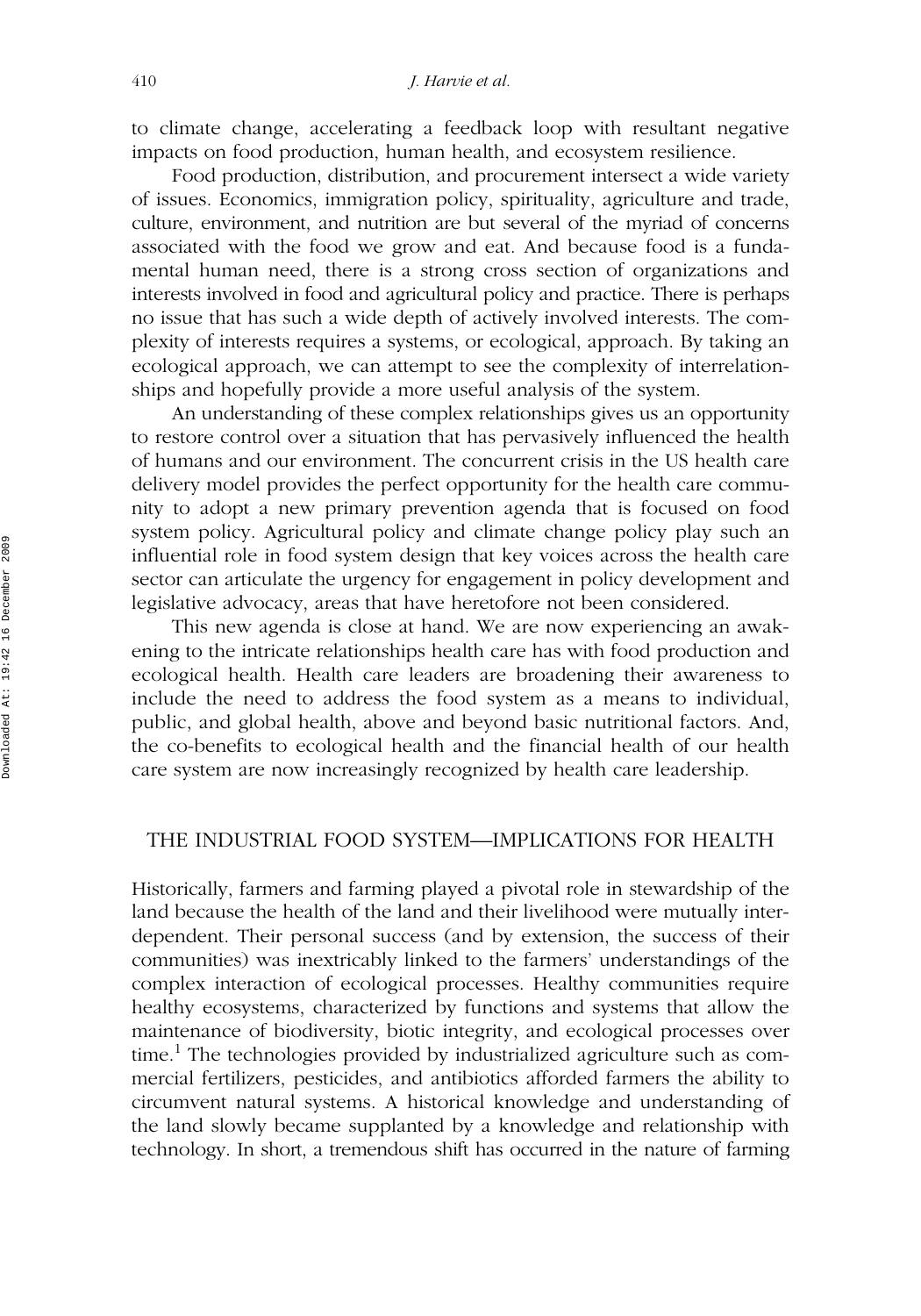and agriculture with respect to the roles they play in the protection of ecosystem health and ultimately human health. Fundamental ecological processes have been interrupted. The shift has transpired over the last 60 years and has resulted in a predominance of large farms producing single commodities requiring significant inputs. Large multinational food corporations battling for consumers' food dollars characterize the system. And we have shifted from a being a society in which most people ate whole local foods to one that eats highly packaged and processed foods transported over great distances.<sup>2</sup> We are now experiencing the strains throughout our health care system. Though obesity is one health crisis, a wide variety of hidden health crises resulting from current agricultural practices are equally at play. These impacts have been well documented and include water and air pollution, $3-6$  decline of socioeconomic health, $7-10$  pesticide-related health impacts,11,12 methicillin-resistant *Staphylococcus aureus* (MRSA), and antibiotic resistance.10,13–19 A comprehensive overview of these issues is available in "Redefining Healthy Food: An Ecological Health Approach to Food Production, Distribution, and Procurement" in a paper presented at a Robert Wood Johnson Foundation–sponsored conference.<sup>20</sup> These impacts to human health from industrialized food production and distribution methods are both direct and indirect. Importantly, the majority of these impacts are interrelated and caused directly or indirectly by our intervention in and disruption of feedback loops regulating natural ecological processes and systems.

## RELATIONSHIP BETWEEN FOOD SYSTEMS, CLIMATE, AND HEALTH

According to the Intergovernmental Panel on Climate Change, warming of the climate system is now unequivocal, and evidence from all continents and most oceans shows that many natural systems are being affected by regional climate changes, particularly temperature increases.<sup>21</sup> The direct and indirect impacts to human health are not inconsequential, including asthma, loss of life, the range of infectious disease vectors, respiratory diseases and allergies, and impairment of childhood development.<sup> $22,23$ </sup> In 2003, more than 35,000 people died in Europe as a result of heat stress.<sup>24</sup> Clearly, the health care system will be required to carry a significant burden in treating climate-related health care costs.

About 30% of global emissions leading to climate change are attributable to agricultural activities, including land use changes such as deforestation.<sup>25</sup> Industrialized agriculture methods are fossil fuel intensive; the US food system accounts for an estimated 10.5% of the nation's energy use and 19% of its fossil fuel consumption.<sup>26</sup> Industrialized food production is helping promote climate-related health threats.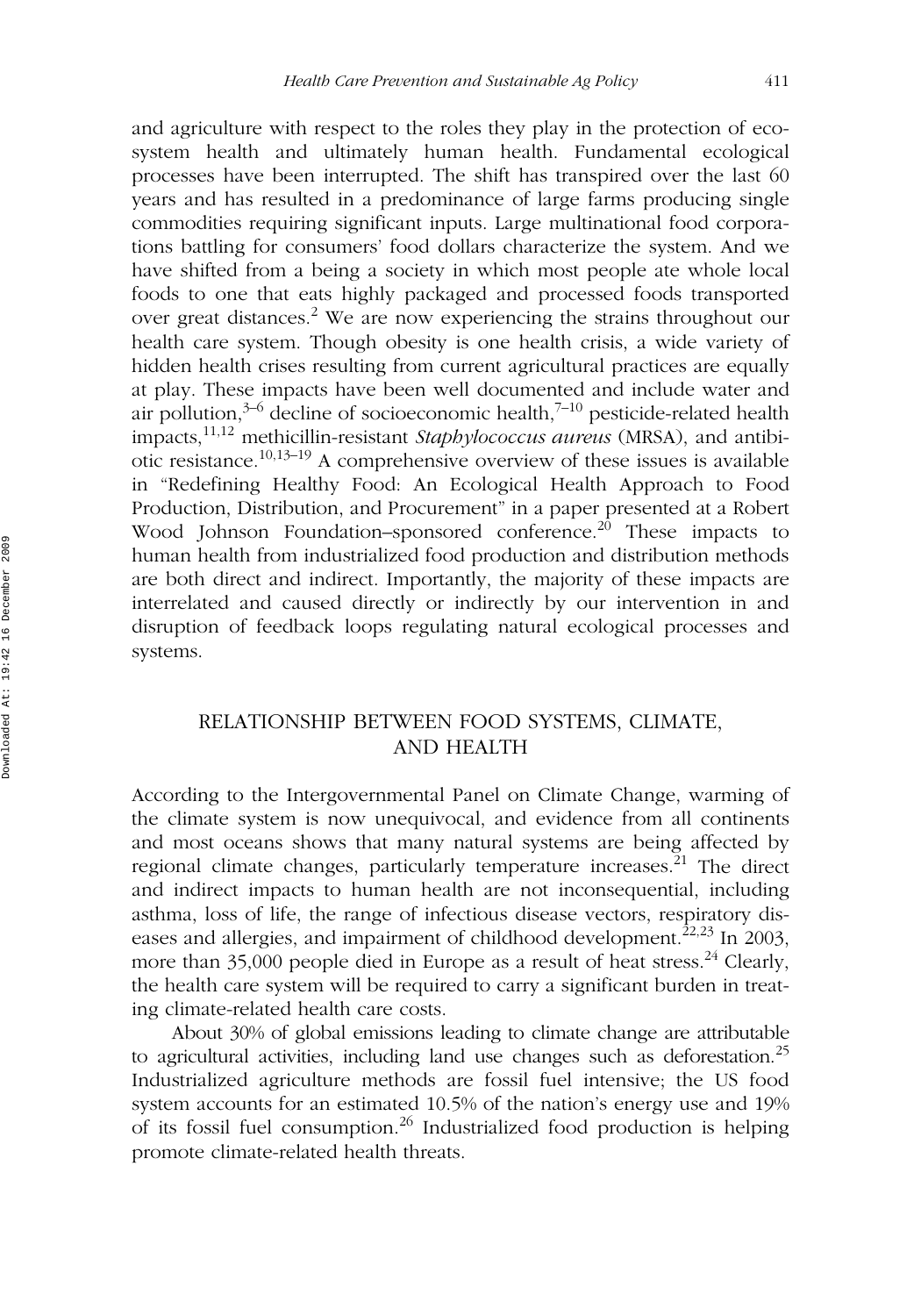A variety of changes to our food system have resulted in a highly consolidated food system characterized increasingly by a loss of small and midsized farms.<sup>2</sup> If present trends continue, mid-sized farms, together with the social and environmental benefits they provide, will likely disappear in the next decade or two.<sup>27</sup> It is predicted that the result of this consolidation will be 6 multinational retail firms determining not only the size of America's farms but the type of management decisions made on those farms.<sup>28</sup> Similar to other global business models, the commercial interests that drive these large consolidated firms are based on 3 primary business objectives: the development of supply chains, biological manufacturing (or industrial food processing), and the reduction of transaction costs.<sup>29</sup> This increasing concentration of size and decision making has resulted in a food and agriculture system that is highly linear and contrary to what is recognized at most effective at coping with system stress. As the Swedish Ministry of Environment and others have recognized, we will have to increase the resilience of our socio-ecological systems considerably if we are to cope with future climate change and other components of global change.<sup>30</sup> "Biodiversity" plays a crucial role in ecosystem resilience by spreading risks, providing 'insurance,' and making it possible for ecosystems to reorganize after disturbance. A diversified decision-making structure at local, national and international levels is critical to building resilience in social-ecological systems." (p.  $5^{30}$ 

As described, the global industrial food system lacks resilience. It is highly concentrated, linear, and, as a result, fragile, less able to deal with system shock. In reports sponsored by the United Nations, the World Bank, and the Global Environment Facility (GEF), they recognized that, "Effective adaptation will require significant evolution of the current market-based drivers and the institutional incentives that set directions for agricultural knowledge science and technology. Innovations in policy, infrastructures and the 'rules of the game' to focus greater attention generating and delivering public goods . . . will be needed."  $(p, 4)^{31}$  Our food system is driven by an industrial economic model that abhors inefficiencies and redundancy. It centralizes decision making and concentrates rather than redistributes wealth. Over the last several decades we have seen the growth of large packing plants, confined animal feeding operations (CAFOs), and national distributions centers. Instead of promoting a food system (and associated socio-economic system) that will be better ability to withstand and adapt to the predicted shocks of climate change, we have instead evolved one that has highly fragile to predicted disruptions.

#### A HEALTHY FOOD SYSTEM

No matter how we try to distance our food production from natural processes, the foods we produce are dependent upon delicate processes in a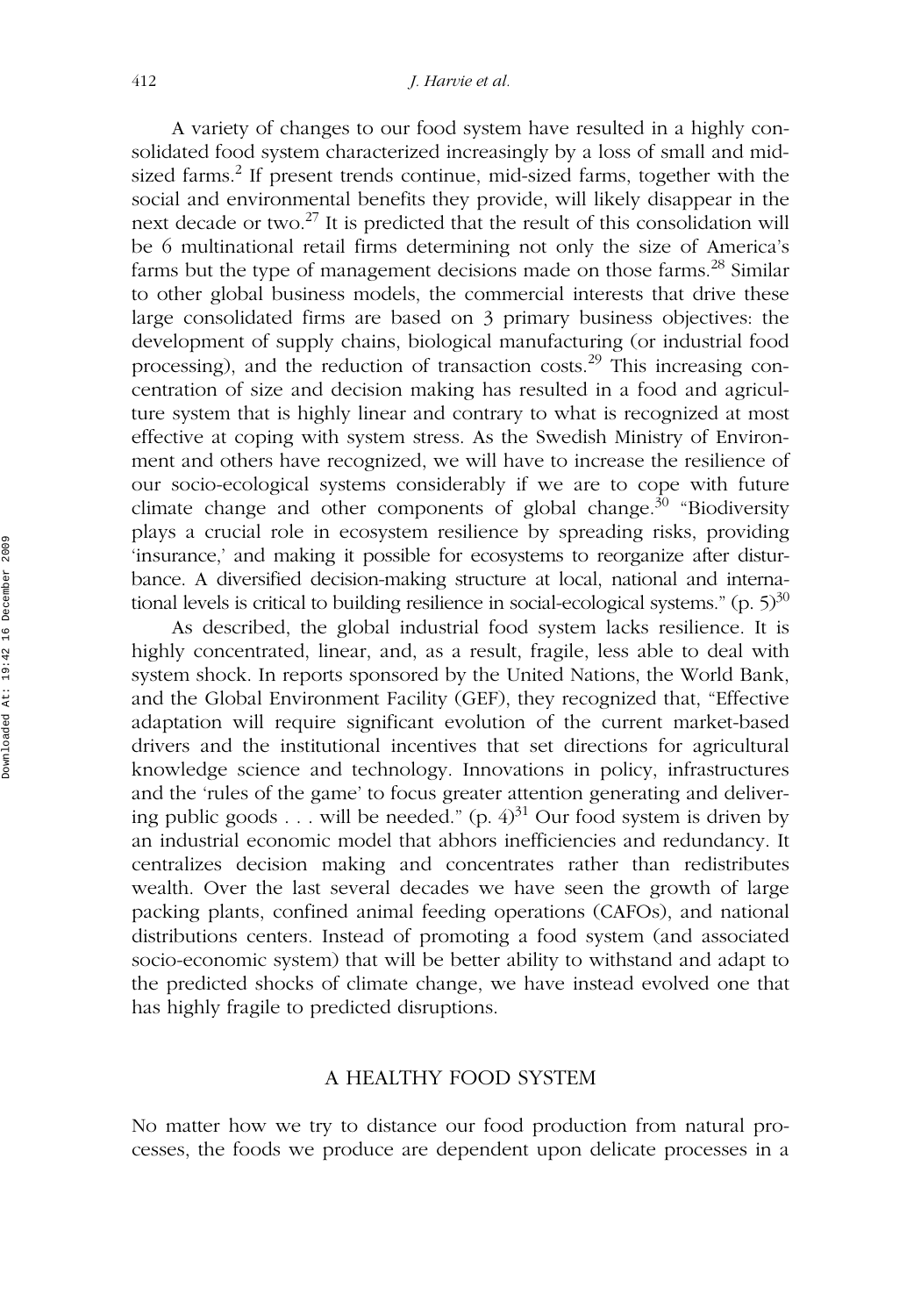complex system that has evolved over time. Pollinators, nitrogen-fixing bacteria, microbes, temperature and light variations, etc, all play a role in intricate biological processes. For approximately the last 60 years, we have experimented with an attempt to impose an industrialized approach to agricultural production and the larger food system in which it is contained. And the system has responded with antibiotic-resistant bacteria, morbidity and mortality from nutrition-related diseases, water and air pollution, and food marketing. From a public health perspective, our current system has failed. We need a new approach for food production and distribution with a health focus. Such a system will be preventive in nature and provide the capacity for self-renewal. By recognizing the linkages between human and global ecology, we can envision a food system that works to support health and we can work to implement this vision by rewarding and supporting agricultural and public policy in service of health.

#### HEALTHY FOOD

Though a variety of other indicators may exist, we propose that healthy food is derived from a food system that provides food that is healthy for consumers, the workers that grow it, and the environment that sustains us would be represented by the following principles<sup>32</sup>:

- Proximate—originating from the closest practicable source or the minimization of energy use;
- Healthy as part of a balanced diet and not containing harmful biological or chemical contaminants;
- Fairly or cooperatively traded between producers, processors, retailers, and consumers;
- Nonexploiting of employees in the food sector in terms of rights, pay, and conditions;
- Environmentally beneficial or benign in its production (reduced inputs such as pesticides, fertilizers, energy use, etc.);
- Accessible both in terms of geographic access and affordability;
- High animal welfare standards in both production and transport;
- Socially inclusive of all people in society;
- Encouraging knowledge and understanding of food and food culture.

And perhaps the most important principle is that agriculture should conform as closely as possible to natural systems. As will be discussed, a growing body of research demonstrates the viability of these types of agricultural practices.

Contrary to longstanding belief, considerable evidence shows that our current industrialized model of large monoculture is paradoxically less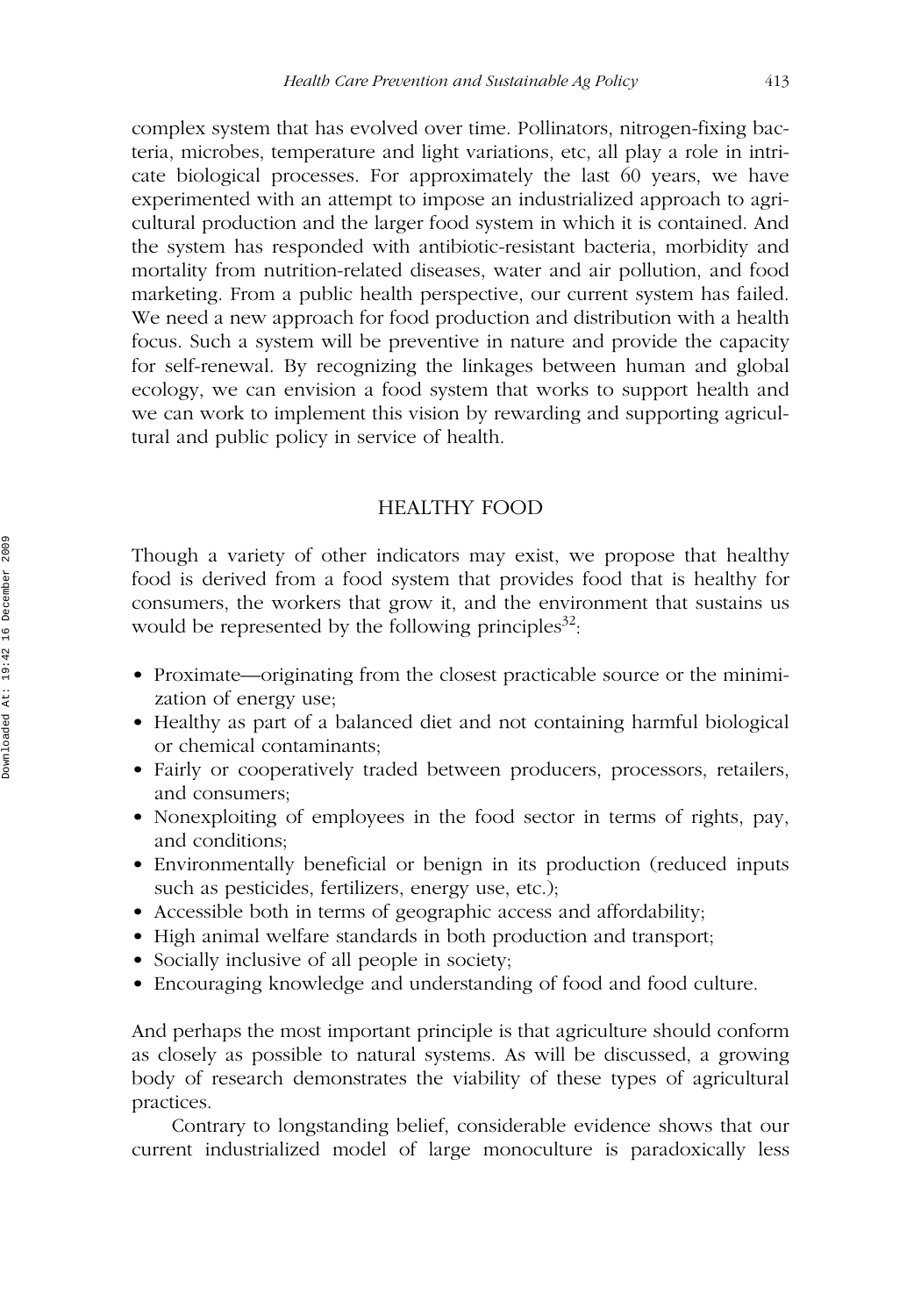productive than smaller scale, sustainable production. In fact, small farms are more productive than large industrial farms.<sup>33</sup> As a result of various efficiencies, if we are looking at food production per acre in tons, calories, or dollars, such as intercropping, the polycrop is far more productive for all farm sizes. $34$  Farms that rely on fewer inputs (petroleum-derived fertilizer, pesticides, etc.) are more efficient in land use, nutrients use, and energy and cost less to maintain than chemical intensive monocultures.<sup>35,36</sup> A variety of studies from around the world reveal that low external input (LEI) or organic farming (farming without synthetic inputs) can produce as much as and sometimes much more than conventional farms $37-39$  and, contrary to some misconceptions, produce adequate global supply.<sup> $40$ </sup> A recent study on organic methods in Africa led the Executive Director of the United National Environmental Program to suggest, "The evidence presented in this study supports the argument that organic agriculture can be more conducive to food security in Africa than most conventional production systems . . . it offers not only improved food security, but also an array of other economic, environmental, health and social benefits." (p.  $iii)^{41}$  In summary, we know that alternative agricultural systems not only can provide us with enough food but also that sustainable systems provide a host of tangible co-benefits to personal, community, and global health. Societal drivers are needed to help transition our current food system.

#### HEALTH CARE'S OPPORTUNITY

The creation of a healthy food system is not a simple task, cannot be done overnight, and is not the role of one sector. The health care community, which includes practitioners, hospitals, and health systems, and health plans cannot do it alone. Yet, as the evidence suggests, it is intuitively obvious that health care and the public health community must play leadership roles. Historically, they have risen to the task. For example, success was achieved in advancing policy and legislation to remove lead from paint and fuel. Health care has provided leadership in raising an awareness of the dangers of tobacco smoking. Hospitals and health care systems advanced the first smoke-free environments, and the American Medical Association called for divestment of cigarette company stock. Over the last 10 years, health care has laid the groundwork for national comprehensive mercury elimination by promoting awareness of mercury as an ecological health concern and by reducing and almost completely eliminating mercury use in health care. This has been achieved through support for mercury legislation, comprehensive education and advocacy, and implementation of alternatives by health systems and nursing and medical organizations. In short, through engagement in education, market-based strategies, and policy changes, the health care community has been at the forefront of making important public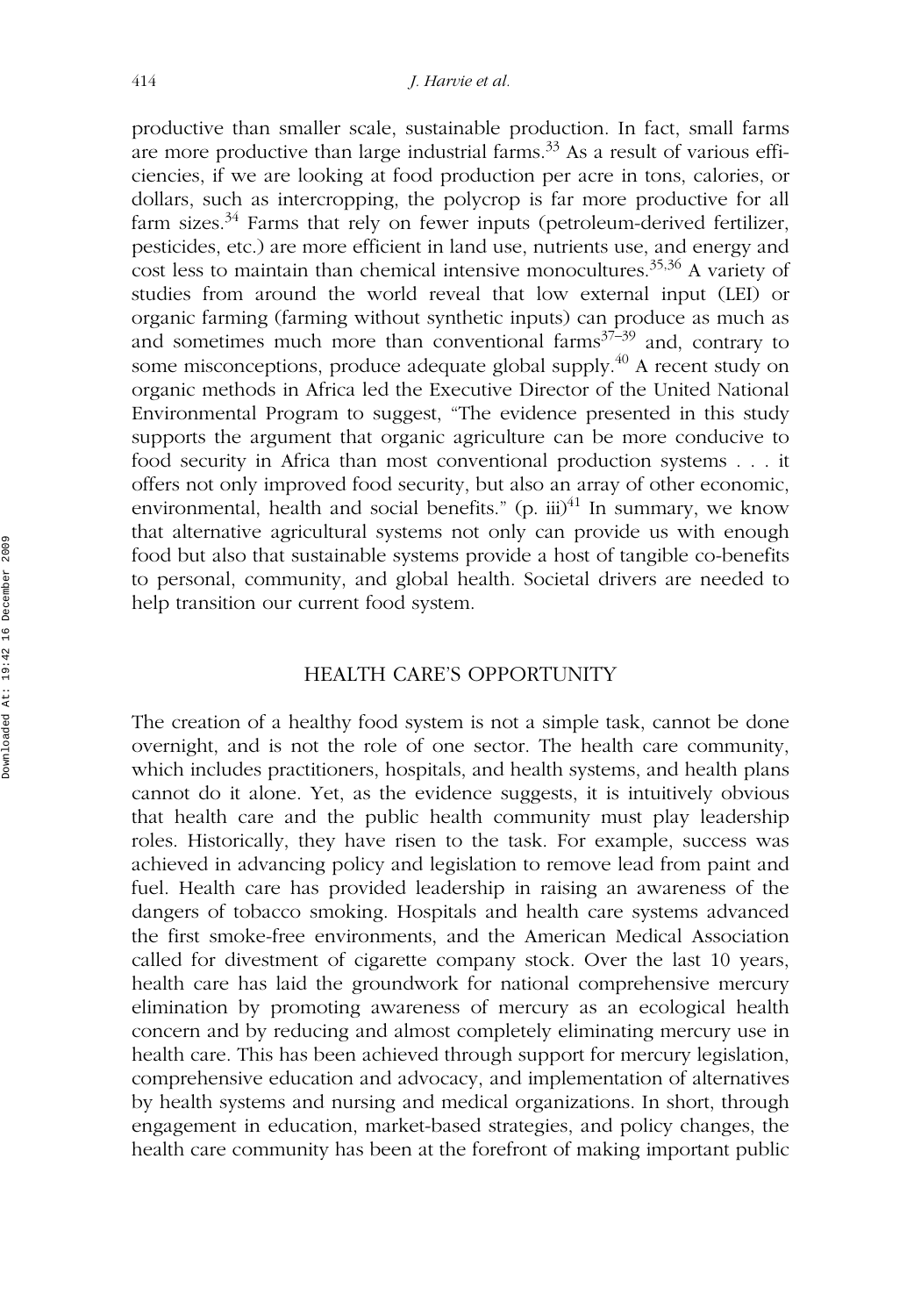health advances. As we shall discover, over the last several years, there has been a growing assumption of similar health care leadership through the adoption of new purchasing policies, education, advocacy, internal policy changes, and more. By no means does this change yet dominate the health care landscape or necessarily represent the majority of thinking. But we propose that adequate groundwork has been laid for the US health care community to leverage this momentum, assert its moral authority, and employ its political capital in the service of a healthy, or ecologically sustainable, food system.

#### FOOD SYSTEMS AND HEALTH CARE'S NEW RELATIONSHIP

The years 2005–2009 may be recognized as the development phase of health care's new relationship with food and health. As we will describe, health care professional organizations began to adopt policies and resolutions, hospitals began to adopt food procurement policies to support local and sustainable supply chains, and hospitals and health systems began to educate their patients, staff, and visitors about the relationship between food production and health. The obesity crisis did not lose momentum and efforts within health care facilities at improving nutrition continued, yet a new context, the food system began to emerge. Following is an overview of some of the significant changes in health care's developing understanding of the relationship between the food system and health.

#### EMERGING HEALTHY FOOD AND HEALTH CARE LEADERS

In 2005, several efforts coalesced to form what might be recognized as health care's first foray into addressing food from a systemic perspective. At that time, both Catholic Health Care West and Kaiser Permanente (KP) promulgated vision statements that include the aspiration to "provide healthier food in a manner that promotes agricultural practices that are ecologically sound, economically viable, culturally appropriate, and socially responsible." (p.  $1)^{42}$  They defined healthy food "not only by nutritional quality, but equally by a food system which is economically viable, environmentally sustainable and which supports human dignity and justice."  $(p, 2)^{43}$ 

Health Care Without Harm (HCWH), the campaign for ecologically sustainable health care, is a global network of over 450 public health, nursing, environmental, labor, and health care organizations. In 2005, HCWH launched its Healthy Food in Health Care Initiative and quickly introduced to the marketplace, the Healthy Food in Health Care Pledge. Without encumbering facilities with mandates, hospitals pledge to initiate a healthy food system approach. The pledge sends an important signal to the market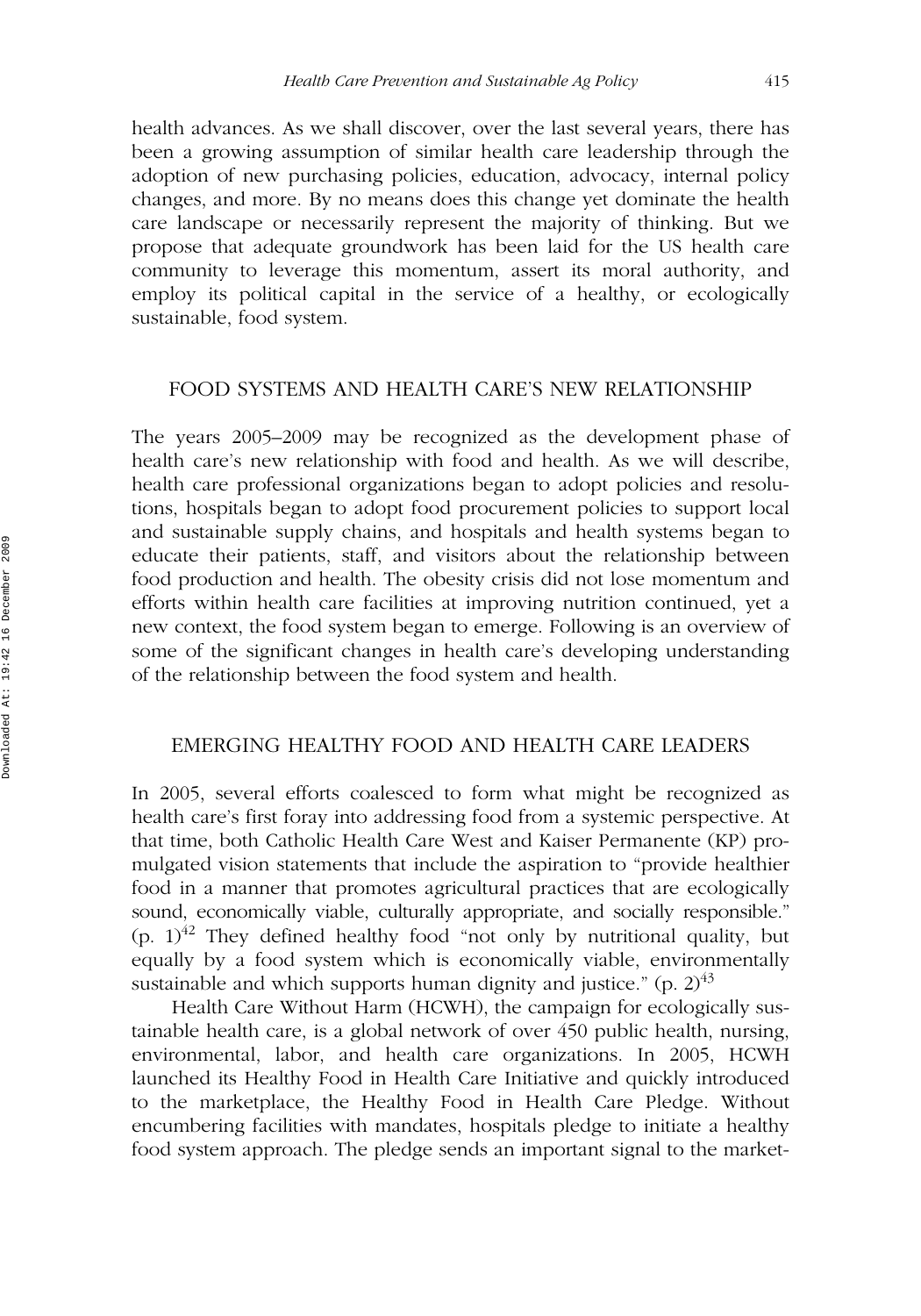place and policy-makers about their interest in local, nutritious, sustainable food. Signatories agree to initiate steps to work with local producers, procure local and/or sustainable foods, educate their community on the link between food production and health, and minimize and compost food waste.<sup>44</sup>

#### PROFESSIONAL ORGANIZATION SUPPORT

In 2007, an American Dietetics Association task force published a primer, which pointed to identification of opportunities to link emerging roles for food and nutrition professionals with principles of sustainable practice and means to promote partnerships and collaboration with local and state agencies and organizations.

In 2007, the American Public Health Association (APHA) passed a policy statement "Toward a Healthy, Sustainable Food System,"<sup>45</sup> which laid out a variety of public health concerns associated with our current industrialized model, including but not limited to antibiotic resistance, pesticides, and energy intensity. The comprehensive APHA policy urged support of environmentally sound agricultural practices to reduce pesticide contamination, resource use, and climate change, in addition to improved food labeling for country-of-origin and genetic modification and a ban on nontherapeutic antimicrobial and arsenic use. It recognized the urgency of transforming our food system to promote environmental sustainability, improve nutritional health, and ensure social justice.

In 2007, the California Medical Association endorsed a similar resolution, "Improving Health Through Sustainable Food Purchasing."46 It encourages hospitals to adopt policies and implement practices that increase the purchasing and serving of food that promotes health and prevents disease. Included are meat and dairy products produced without nontherapeutic antibiotics, food grown on nonindustrial agricultural operations, and food grown according to organic or other sustainable methods. Finally, it calls on physicians and other health care professionals to serve as models and educators by participating in and promoting a healthier and more sustainable food system.

In 2008, the American Nurses Association recognized this same relationship between food production and health and endorsed a resolution "Healthy Food in Health Care," $47$  calling on their profession to advocate for policies that will support local, sustainable agricultural, to encourage health care institutions to commit to a sustainable food purchasing policy, and for nurses to serve as role models and educators.

In addition, in 2008 the World Medical Association endorsed a resolution supporting sustainable food systems, as did the Minnesota Academy of Family Physicians, through their resolution "Improving Health Through Sustainable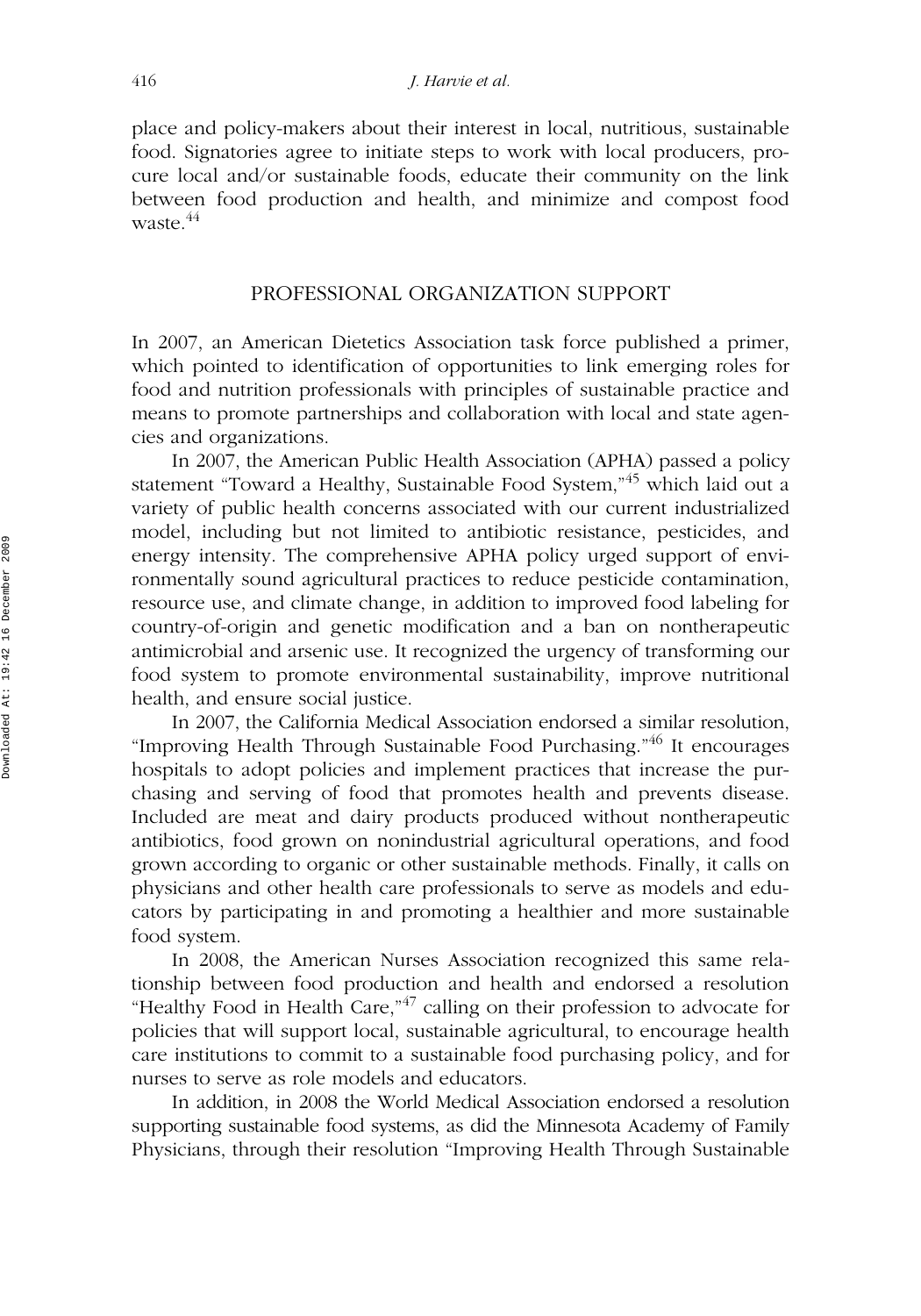Food Purchasing."<sup>48</sup> The Academy, in an effort to identify and champion model hospitals, has sent letters to Minnesota hospital administrators and food service directors, encouraging them to sign the Healthy Food in Health Care Pledge and to serve nutritionally healthy and sustainable foods (personal communication, January 14, 2009). $^{49}$ 

In 2009, the American Medical Association approved a policy in support of practices and policies within health care systems that promote and model a healthy and ecologically sustainable food system that "provides food and beverages of naturally high nutritional quality." Importantly, the AMA also supported a directive that encourages, "the development of a healthier food system through the US Farm Bill and other federal legislation" and that the "AMA consider working with other health care and public health organizations to educate the health care community and the public about the importance of healthy and ecologically sustainable food systems."<sup>50</sup>

And following on the AMA endorsement of the findings of the United Nations' Intergovernmental Panel on Climate Change, in 2009 the World Health Organization (WHO) and Health Care Without Harm (HCWH) released a report on global health care climate mitigation strategies that included a key recommendation to support and promote local, sustainable food production.<sup>51</sup>

#### HEALTHY FOOD AND THE HEALTH CARE SUPPLY CHAIN

Health care has realized its importance within the food system not only because of the tremendous resource it allocates to treating food- and nutritionrelated disease but because it plays a critical role through its considerable food budget. Hospital food is big business. In 2004 alone, the top health care group purchasing organizations (GPOs) purchased approximately \$2.75 billion worth of food.<sup>52</sup> The total health care market for food and beverages is about \$12 billion.<sup>53</sup> Though patient food receives considerable attention in the media, cafeteria and catered food make up the largest percentage of food in the budget, accounting for approximately 55% to 70% of hospital volume.<sup>52</sup> Hospitals and hospital systems are now becoming aware of their ability to use their purchasing dollar to affect change in the marketplace. Demand by health care facilities is creating momentum within the GPOs, who, until recently, were completely unaware of food system issues. As a result of hospital-driven demand, GPOs and distributors are offering and labeling products in food catalogues and are now contracting for sustainable products. Yet hospitals are also recognizing a variety of hurdles at the distribution level. For example, food service departments typically order from their distributor's electronic catalogue, but these sophisticated databases provide almost no information on which products have been sustainably produced. Hospital systems are driving a change of contract language for more disclosure. In early 2009, CHW announced a new purchasing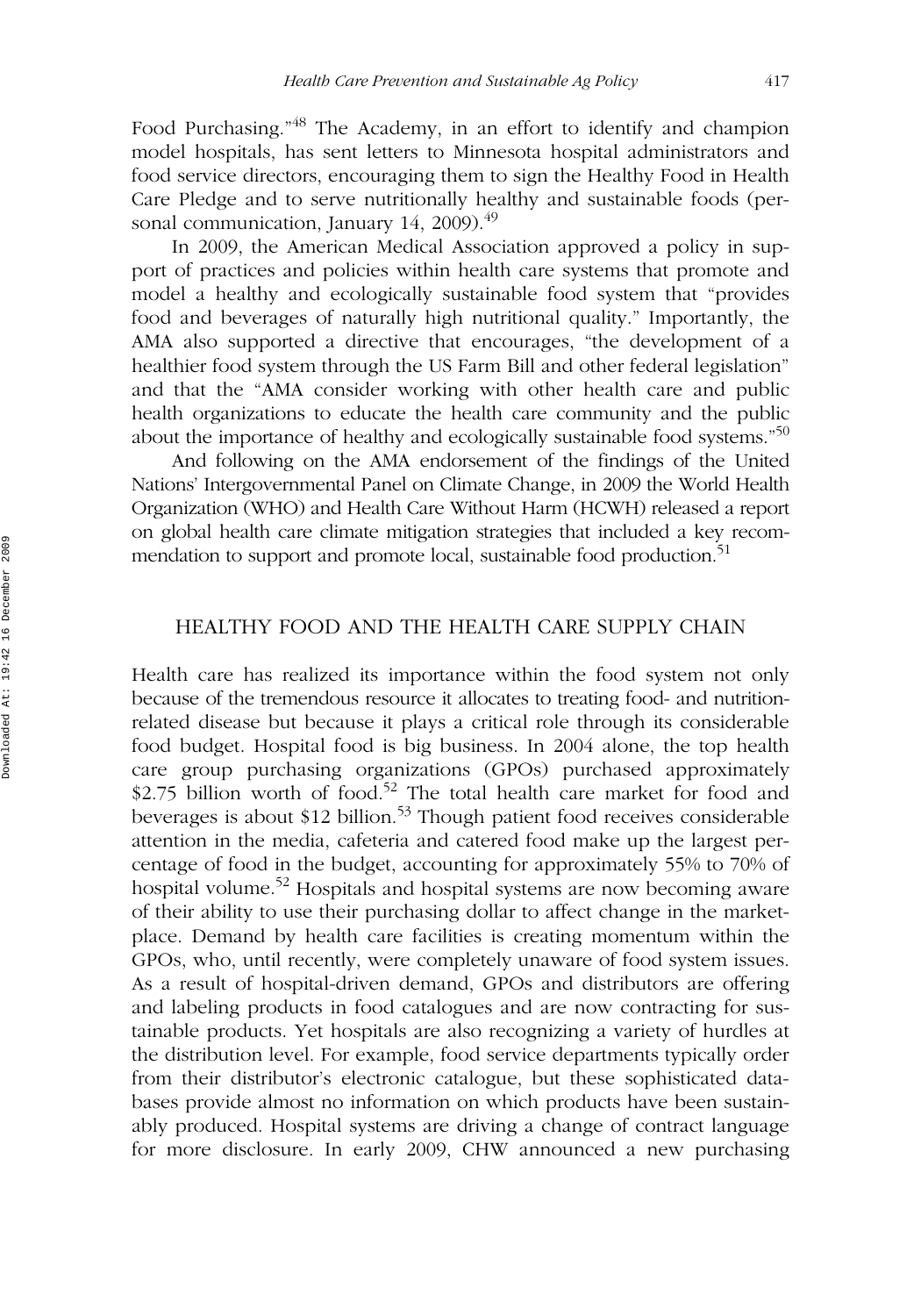policy geared toward the avoidance of genetically engineered (GE) foods and were beginning to survey GE policies of their suppliers. And now one of the top GPOs is requiring GE disclosure from its suppliers. Hospitals around the country have been building model internal policies and practices and working to change the supply chain by incrementally implementing preferential procurement polices serving local grass-fed beef, fair trade coffee, and organic fruit and vegetables.

We have witnessed these considerable changes in the health care supply chain within the last few years. Yet, the complexity of a systems approach, compounded by the current financial crisis, has provided tremendous challenges for these organizations attempting to change our existing agricultural model and food supply chain. Still, by July 2009 over 250 hospitals had signed the HCWH Food pledge providing a significant aggregation of the health care understanding of the relationship between food, agriculture, and health and commitment to action. Furthermore, with the adoption of the AMA Policy on Food Systems, it can be argued that the varied community of professionals that make up health care had arrived at a new level of awareness and readiness to engage in a serious and fundamental transformation of our food system. To facilitate this transition successfully, a combination of market-driven supply chain and policy changes will be necessary. For this to occur, it will be imperative that the health care community understand where, and how, to take action and engage in the policy arena.

#### HEALTH CARE AND FOOD POLICY

Unquestionably, if we are to solve the expanding ecological health crises facing our nation and globe, the health care community is going to have to become much more involved in policy and advocacy with a voice and urgency that is unprecedented. Significantly, these changes in health care and society will require more than small changes in behavior. As Dr. David Pencheon, director of the United Kingdoms National Health System Sustainable Development Unit, shared when announcing the dramatic elimination of meat from UK hospitals menus, "This is not just about doing things more efficiently, it's about doing things differently, because efficiency is not going to get us to big cuts. . . . What will health care look like in 2030–2040 in a very low carbon society? It will not look anything like it looks now."<sup>54</sup>

Policy is a critical tool for shifting the food system to help reverse the trend of spiraling health care costs, widening health inequalities, and rising rates of disease related to food and food production. Health professionals, in partnership with other sectors, have an extremely important role to play in achieving the public policy changes that will create a sustainable food system able to meet environmental, nutritional, and social goals. Widely recognized as experts, health professionals bring tremendous credibility and influence to the conversation.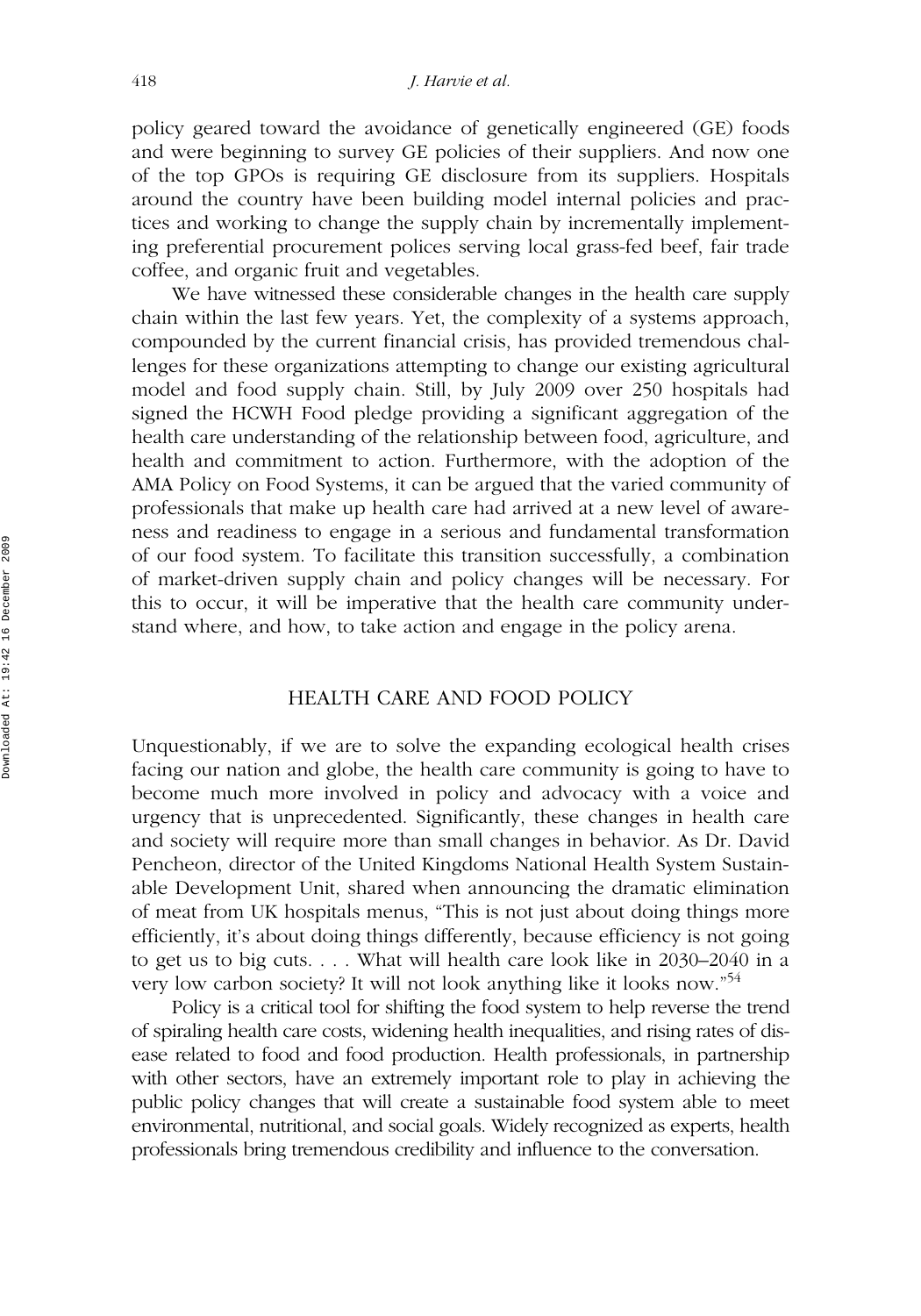Two critical pieces of federal legislation—the United States Farm Bill and the Child Nutrition and WIC Reauthorization Act—influence agricultural production, community food retail, school lunches, and more. Both pieces of legislation are up for reauthorization every 5 years, and it is essential that health care leaders provide input to ensure that they support healthy diets, are ecologically protective, and foster a sustainable agricultural economy.

Increasingly, climate change policy will play a role in advancing both mitigation and adaptation strategies and it will also be important for policymakers to include the food system in climate legislation. Climate change policies that provide incentives for farmers to switch toward organic and sustainable practices will be important. From an adaptation perspective, policies that promote decentralized decision making with respect to agricultural practices and policy, recognize right to water and food as a basic human right, and regulate food and agriculture concentration and monopolistic practice are essential.

A broader agenda—complementary policies addressing various aspects of the food system—is also needed. Public policy at the local, state, and federal levels can help to create a healthful food system that is sustainable, safe, and accessible to all.<sup>55</sup>

#### POLICIES TO SUPPORT A SUSTAINABLE FOOD SYSTEM

What farmers grow, how they grow it, and how it gets to our tables has a profound impact on what we eat, our health, and our environment. Sound agricultural policy is therefore the starting point for sustainability.

Our current federal food policy provides subsidy payments for the commodities corn, wheat, and soybeans, products ultimately used for animal feed and as ingredients in our highly processed food supply.<sup>56</sup> The 2008 Farm Bill allocated \$41.6 billion to Commodity Title Programs. Alternative policy is needed to reward and incentivize farmers to produce healthful products and to support small and mid-sized farmers who struggle to make a living.

To operate viable businesses, farmers need training and ongoing support; marketing assistance and opportunities; access to land, water, and other inputs; and credit. State and local policies that support farmers' markets and farm-to-institution programs create local markets for agricultural products and help farmers earn a living wage. This includes investing in production, processing, and distribution infrastructure for local farms. This practice allows small and mid-sized farmers to aggregate their products and provide light processing, such as precut vegetables or washed fruit, to allow them to sell to large institutions and retail establishments.

Another important aspect of preserving the farming profession is protecting farmland through agricultural district programs, growth management laws, agricultural protection zoning, and mitigation ordinances. For example, an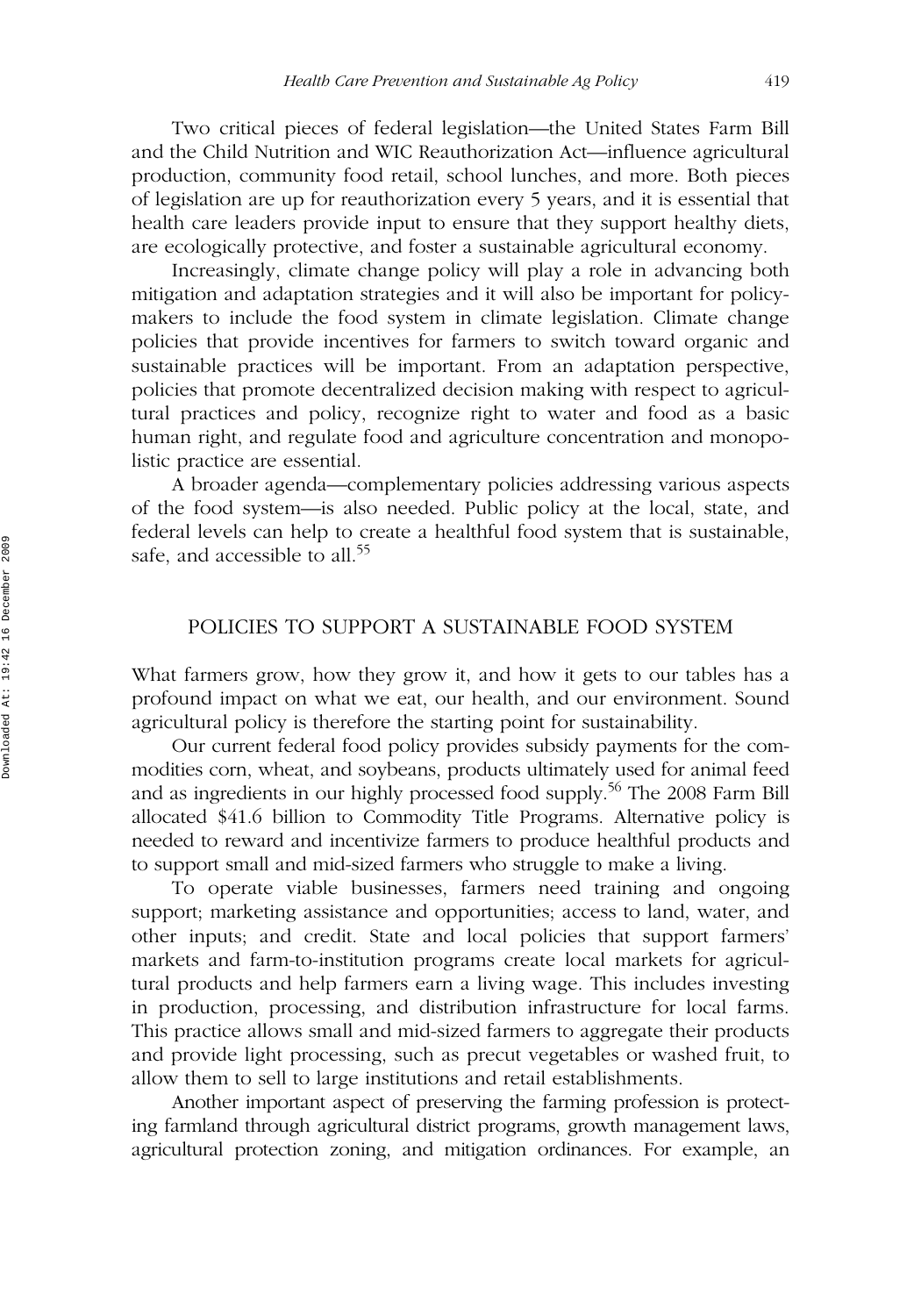ordinance in Davis, California, requires one acre of farmland to be permanently protected for every acre of agricultural land developed for commercial or residential use. At the federal level, the 2008 Farm Bill's Farm and Ranch Lands Protection Program helps farmers and ranchers keep their land by providing matching funds to localities working to protect agricultural land.<sup>57</sup>

Policy can also directly promote sustainable agricultural production practices that protect human health and the environment. Reducing pesticide use is a key health priority,<sup>12</sup> as well as a critical strategy for preserving the environment. A major priority includes support for farmers to transition to organic agriculture or, at the least, to utilize pesticides less intensively.<sup>58</sup> This can be achieved by expanding federal USDA programs such as EQIP (Environmental Quality Incentives Program), which sets aside funds for organic conversion, as well as by lobbying the EPA to ban highly hazardous pesticides. Locally, the Organic Conversion Resolution in Woodbury County, Iowa, provides property tax rebate incentives for farms that stop using pesticides and adopt methods that meet the standards of the USDA National Organic Program. Regulatory policy is needed to regulate CAFOs in order to protect local water sources, prevent antibiotic resistance, and reduce pollution and the promotion of gene transfer and human flu.<sup>10</sup> A 2008 report by the Pew Commission on Industrial Farm Animal Production outlined policy recommendations, including improving federal, state, and local enforcement of existing regulations; relocating facilities in order to protect the health of neighboring residents; and developing a new, more rigorous system to deal with farm waste and its health impacts. To this end, Congress should examine and strengthen the role of the EPA, the USDA, and the FDA.<sup>10</sup> State, county, and local decision makers can implement zoning and siting laws regulating proposed CAFO operations.<sup>10</sup>

#### POLICIES TO KEEP FOOD SAFE

From spinach to peanut butter to pet food to hamburgers, outbreaks of foodborne illness have garnered attention in recent years. One important policy target is the Federal Food and Drug Administration, the regulatory body for all foods other than meat, poultry, and eggs (which fall under the Department of Agriculture). Important improvements include granting the FDA authority to (1) set standards for food processing and on-farm safety; (2) monitor and inspect for standards compliance; (3) detain food from distribution and issue food recalls as necessary; and (4) penalize manufacturer violations.<sup>59</sup> Together, these steps would minimize foodborne outbreaks.

In addition, transparency is needed around food labeling and false health claims. Consumers want transparency about their food in order to make informed purchasing decisions—what is in their food, how it is produced, how animals are housed, and what additives, chemicals, and hormones are being used. Many food manufacturers label packaging with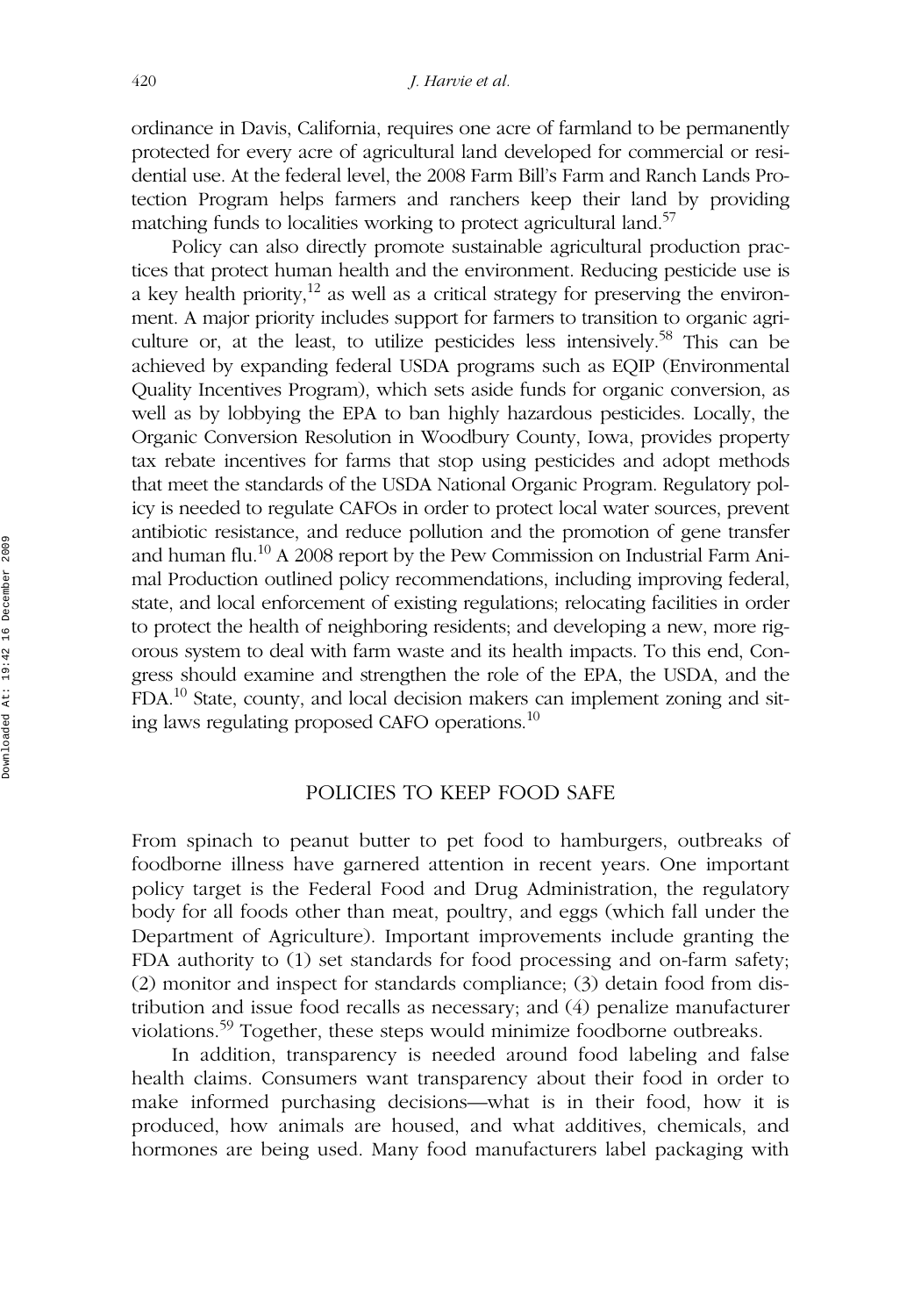misleading terms to link products with healthful or green qualities. Expanding the FDA's authority to address claims on product classes, rather than only on individual products, would enhance the agency's capacity to protect the public from misinformation.

Increasing rates of antibiotic resistance in humans is making otherwise treatable illnesses harder to treat; the use of nontherapeutic antibiotics in meat and poultry production contributes to this problem. The European Union has taken a stand in addressing this problem by banning the use of nontherapeutic antibiotics in animal feed. $60$  The United States has yet to follow suit, although legislation has and will again be introduced at the federal level.

#### POLICIES TO INCREASE ACCESS TO HEALTHY FOOD

The availability of healthy foods—in grocery stores and restaurants, in schools, and on the job—can be seen as the hallmark of a thriving community that supports the health of its residents. Yet in the United States today, access to healthy foods is marked by inequities. In many communities of color and lowincome neighborhoods, it can be particularly difficult, if not impossible, to find fresh, high-quality fruits and vegetables and other nutritious foods. These inequities take their toll on health, because residents with better access are more likely to consume healthier foods and less likely to have diabetes.<sup>61,62</sup> Policy approaches can increase the availability of healthy food availability by ensuring healthy food retail in disadvantaged communities and providing lowincome residents with additional resources to purchase healthy food.

Government investment can provide financing and technical assistance for supermarkets, grocery stores, and other healthy food retailers looking to open in underserved communities. Pennsylvania's Fresh Food Financing initiative, passed in 2004, has so far provided \$38.9 million in grants and loans for healthy retail projects, resulting in the creation of 50 stores that offer fresh foods, 3723 jobs, and 1.2 million square feet of floor space. Initiatives are now beginning in other parts of the country, and federal legislation is under consideration. Additionally, at the local level, public agencies can aggressively recruit potential stores and provide financial and regulatory incentives, site-related assistance, expedited permitting, and tax breaks, all of which can help stimulate grocery store development and improvements.

Federal nutrition programs provide critical nutrition support for lowincome families in the United States. The Federal Child Nutrition and WIC Reauthorization (CNR) Act and the Farm Bill determine guidelines and funding for a range of critical food assistance programs that serve as important nutrition sources to children and low-income families and provide families with additional resources to buy food.

Child Nutrition Programs operate with limited resources to provide healthful and appealing meals in schools. A key policy proposal centers on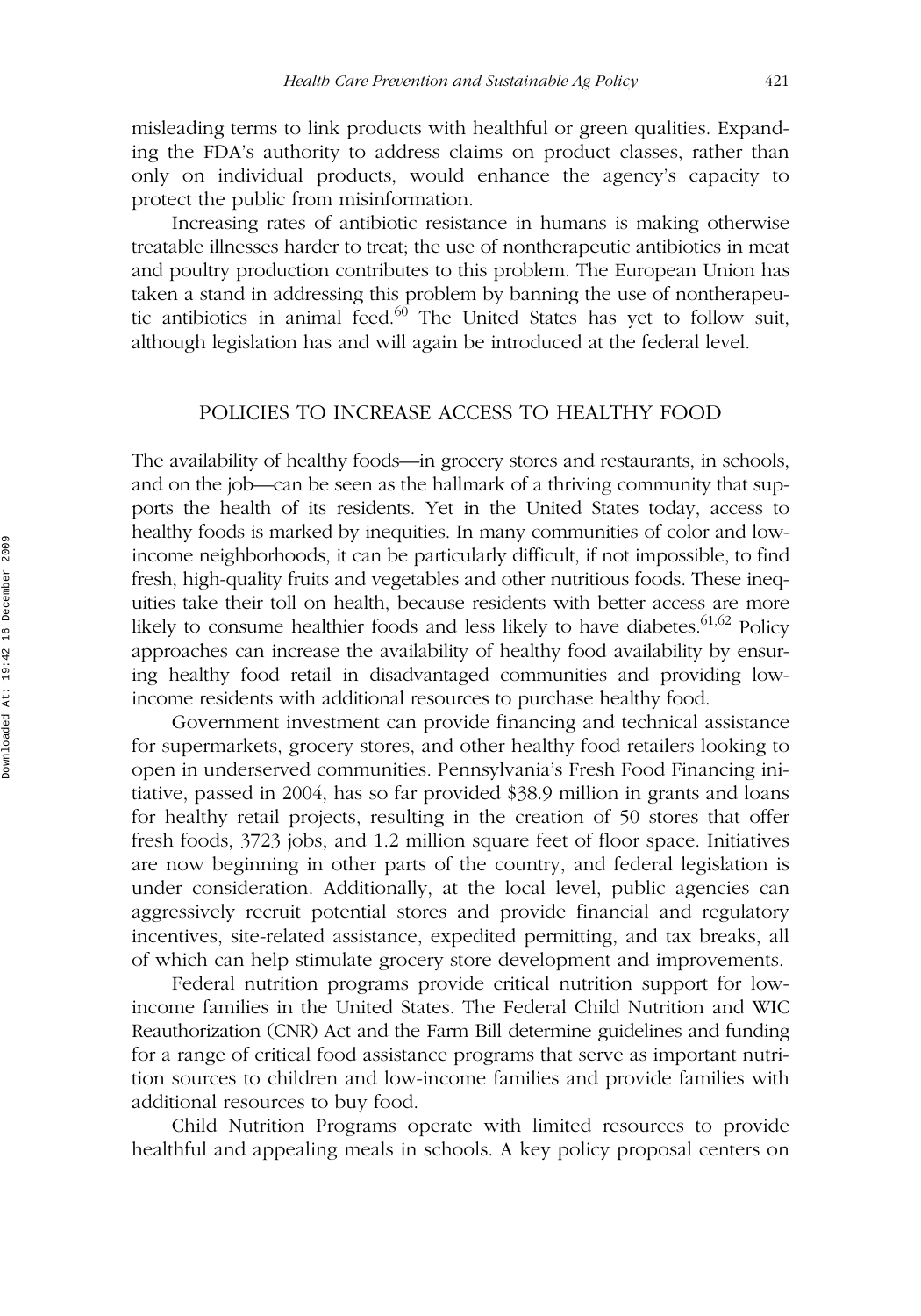increasing federal reimbursement rates for school meals and then leveraging them to enhance nutrition standards as part of the 2009 Child Nutrition Reauthorization Act. Such a policy can also improve schools' selection of commodity foods and support locally grown produce. Additionally, the upcoming Child Nutrition Reauthorization will most likely establish federal standards for "competitive foods," food and beverages sold outside of school meals, including in vending machines, at snack bars, and through fundraisers. Unlike school meals, competitive foods are not required to meet federal nutrition standards, and current USDA statutory authority to regulate competitive foods is limited. $63$  The Institute of Medicine (IOM) report *Nutrition Standards for Foods in Schools* urged schools to establish standards for the nutritional value of competitive foods (e.g., amount of fat, sugar, and calories), to limit products with caffeine and nonnutritive sweeteners, and to set rules about when competitive foods may be sold during the day and how they may be used at fundraisers and as student rewards. $64$ 

The Special Supplemental Nutrition Program for Women, Infants and Children (WIC) provides free nutritious foods, nutrition education, and access to health and social services to low-income pregnant, postpartum, and breastfeeding women, as well as to children up to 5 years old. The National WIC Association (NWA) is working to ensure that funding increases to meet a surge in demand due to economic recession.<sup>65</sup>

The Supplemental Nutrition Assistance Program (SNAP), formerly the Food Stamp Program, is the primary hunger mitigation program in the United States. It provides monthly benefits through an electronic benefit transfer (EBT) card, which can be used to buy foods and beverages at authorized outlets. New rules adopted in the 2008 Farm Bill increased benefits, bringing SNAP closer to what families actually need to purchase healthful foods. Despite this success, ongoing advocacy will be necessary to maintain and expand these federal benefits, as well as to simplify the application process and increase community outreach.

Increasing access to nutritious food is essential for improving the nutritional quality of US diets. At the same time, we must reduce the overall consumption of energy-dense highly processed foods if we are going to improve health outcomes. One important influence on the consumption of these unhealthful food and beverage choices, especially among children, is food and beverage marketing.66 In 2005, the IOM issued a seminal report, *Food Marketing to Children and Youth: Threat or Opportunity?* which concluded that "food and beverage marketing practices geared to children and youth are *out of balance with healthful diets* and contribute to an environment that puts their health at risk." (p.  $374$ <sup>66</sup> Though the United States lags behind other countries in its attempts to address marketing to children, the IOM report has led to calls for legislation to limit the exposure of children to advertising messages for unhealthful foods and beverages. Advocacy efforts are underway to establish federal regulations on interactive advertising and digital marketing (a currently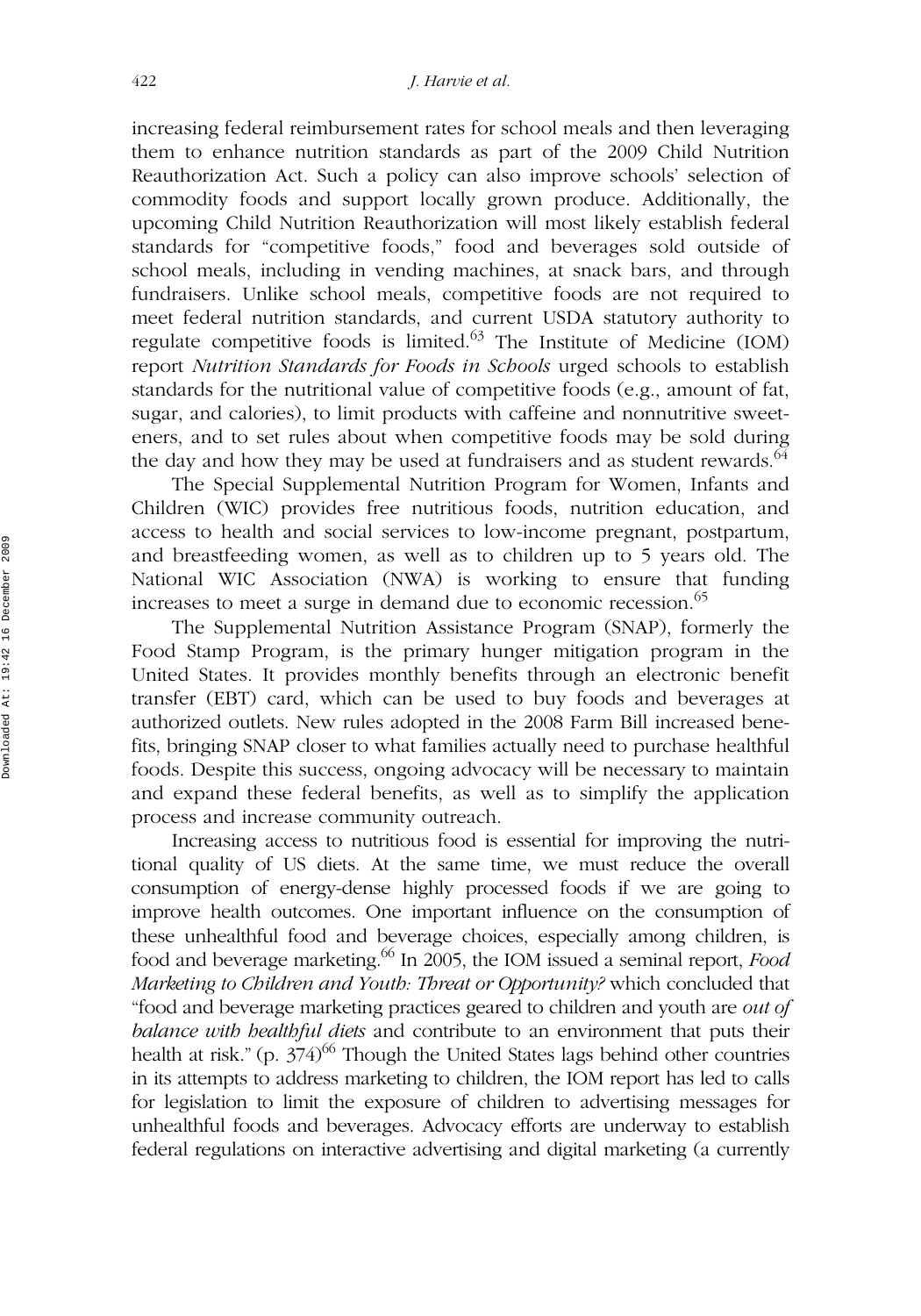unregulated arena) aimed at children to help curb the amount of advertising as well as the collection of their personal information. Localities or states can take action by eliminating all commercial messages in schools or restricting marketing for food and beverages that do not conform to school nutrition standards.

#### TAKING ACTION

There is no lack of good policy ideas and models. Policy change results from an active and engaged community. For example, in 2008, nurses concerned about the use of rBGH (an unnecessary hormone given to dairy cows to promote milk production) began a letter writing campaign asking yogurt producers Dannon and Yoplait to stop purchasing milk produced with rBGH, they wrote letters to their state nursing journals, and sent letters to state legislators asking for enforcement of labeling laws. Hospitals sent letters asking dairy users to use milk produced without rBGH and to their distributors asking for rBGH-free milk. By the Fall of 2008, both Dannon and Yoplait announced they would stop using rBGH milk and a variety of states maintained label disclosures. Though this was a national initiative that also had tremendous grassroots support, there is reason to believe that engagement by the health care community helped change the nature of the debate. This epitomizes the face of health care engagement in practice and policy. That professional organizations have passed resolutions or policy actions is not enough; doctors and nurses must educate one another, hold their professional organizations accountable for the implementation of these policies, and ask that these organizations engage in lobbying and political advocacy. They might ask their organizations to end those relationships that are inconsistent with the promotion of healthy, nutritious, sustainable foods. For example, in 2008 the American Dietetics Association welcomed Coca-Cola as a major corporate sponsor, clearly a mixed message for those interested in health promotion. Nurses and doctors can educate their patients, write letters to their legislators, and ask that their hospitals support the aforementioned policy actions. Nurses and physicians can encourage and champion hospital practices that model and promote healthy food systems. The physician voice is essential in this regard. Hospitals can work individually or through their association to lobby and engage in policy debate. They can meet with legislators to propose and support policy. Hospitals can support the Healthy Food in Health Care Pledge, provide information to their patients, and educate their community through their Web site, and more. The Health Plan community can provide incentives to those hospitals and plan members who model and promote a healthy food system, through membership in communitysupported agriculture food box programs, and through changes in cafeteria and inpatient meals. Importantly, health care actors must also recognize their shared interest with other public interest groups and work together.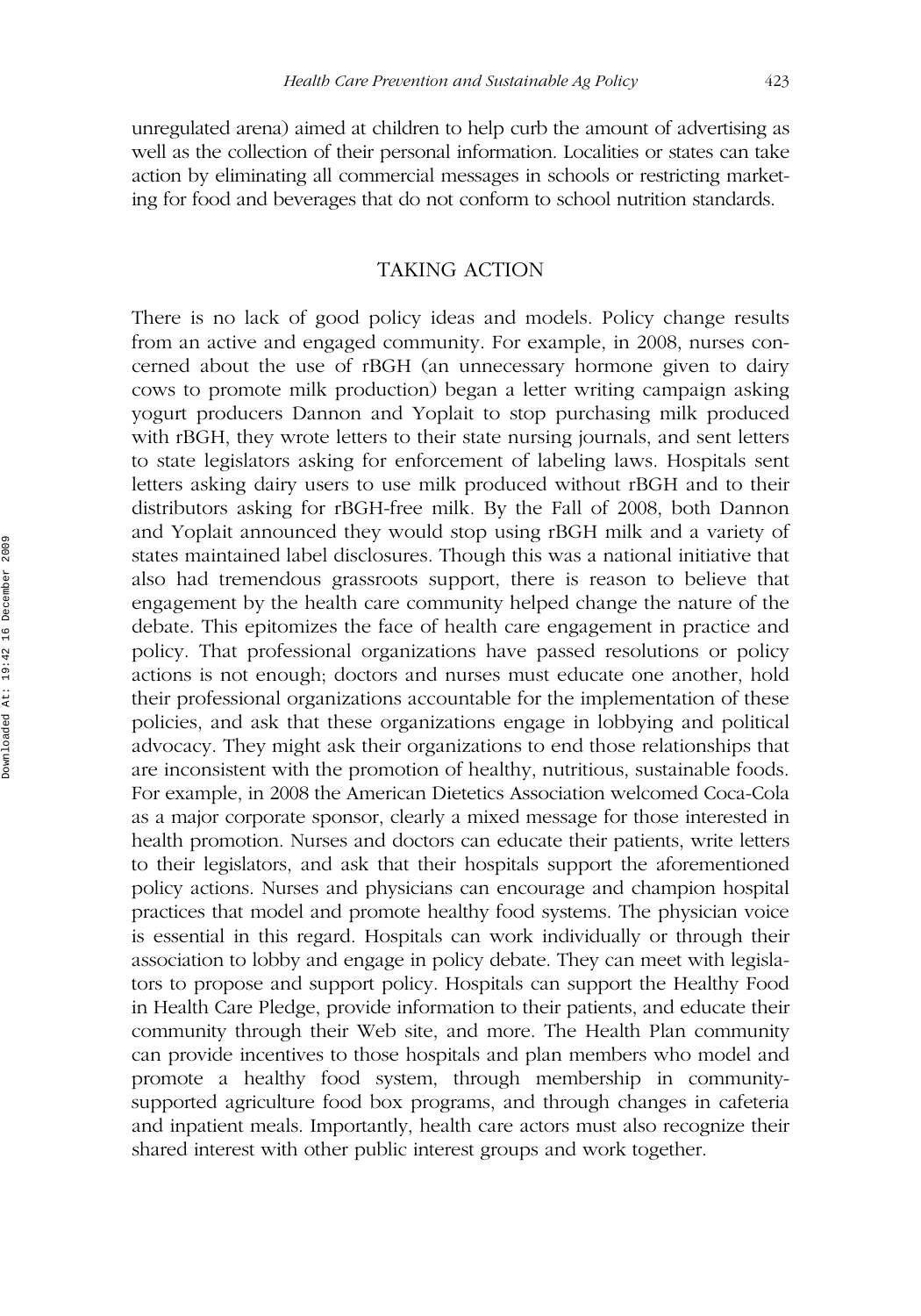#### **CHALLENGES**

We are at an important juncture. We are experiencing a host of health impacts from a food system that exacerbates health care's financial crisis. The public has little understanding of where and how its food is produced. Paradoxically, the obesity crisis may be the blessing that propels us to step back and examine the big picture. By approaching this crisis with a systems model and applying a health lens, we can begin to address a host of health concerns through preventive interventions and to build a new food system—a healthy food system. It is only appropriate that health care be the messenger. In the last few years, we have begun to witness an important awakening to these issues within the health care community, driven in large part by several leading health care institutions, individual health care practitioners, and now finally professional health care organizations. Though significant, these efforts are not enough to fully move some of the most important levers of change in the supply chain and public policy. We now need an ability and willingness to act with urgency.

There will also be challenges. Many of the financial costs to the health care system from our current food production system are hidden or have been purposefully externalized. Though we know that the costs associated with antibiotic resistance,  $67-69$  pesticides,  $11,12$  and obesity<sup>2,70</sup> are significant, and unquestionably negatively impact the cost of health care, we do not have a sufficient economic analysis to understand the magnitude of these costs to engage the health care community from a strict economic perspective.

Health care is accustomed to technological fixes and tends not to "reward" primary prevention. The breadth and burden of the obesity crisis may be big enough to awaken health care to the need for a systems approach. By contrast, sustainable agriculture is part of a food systems approach that requires less technological inputs, though still very much dependent upon science and knowledge transfer.

As a result of government policy inaction on climate change between 2001 and 2008, we have not experienced as rich a discussion on climate change and associated impacts as other countries. The UK National Health Service has adopted a climate action plan with target reduction goals and associated mitigation and adaptation strategies. These include the elimination of bottled water and support of local, sustainable foods. It is likely that they have recognized the paradox that an energy intensive health care model promotes an increasing cycle of global warming gases, followed by human and public health impacts, followed by even more health care delivery.

#### CONCLUSION

Until recently, humans have been able to dissociate their activities from ecological processes. The air, water, and land have carried the burden of these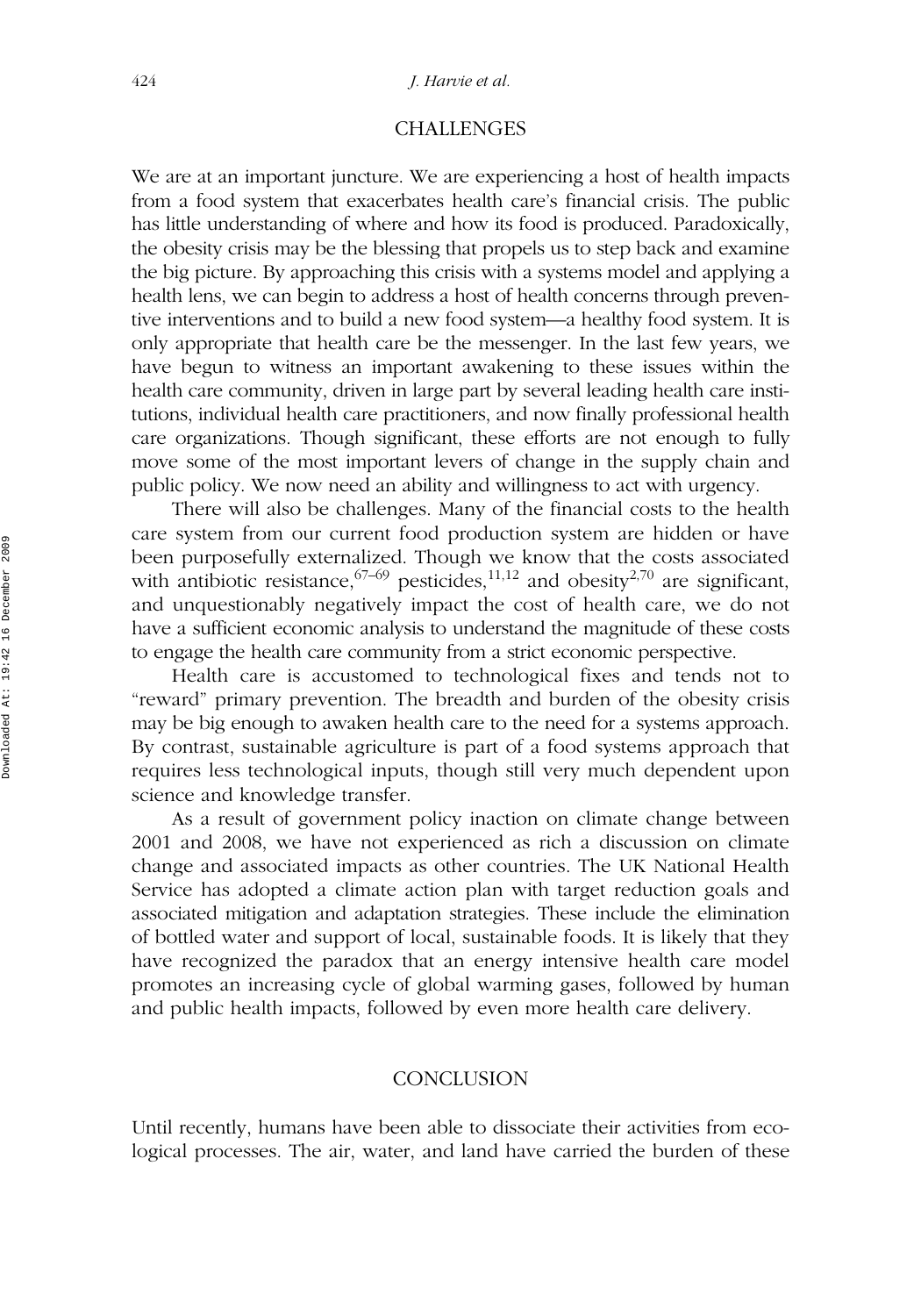activities. As our population and activities have increased, we now have little room for error or disregard. We are reminded from the recent United Nations Millennium Ecosystem Assessment, "At the heart of this assessment is a stark warning. Human activity is putting such strain on the natural functions of Earth that the ability of the planet's ecosystems to sustain future generations can no longer be taken for granted."<sup>71</sup> We are beginning to fathom that we cannot be healthy on an unhealthy planet and that we have little time to act.

Over the last 60 years we have developed a food system that superficially appears very efficient. This food system is dependent on a practice of agriculture completely at odds with the functioning of natural systems. We have developed synthetic inputs, decreased diversity, and contaminated the food web. We have evolved a food system that supports and has accelerated a high technology industrialized agriculture, which is now out of control, critically affecting cultural, social, and ecological systems. We have arrived at a crossroad. We can choose to continue to intervene and tweak an incredibly complex network of relationships and feedback mechanisms and to hope that we understand these dynamic intricacies that have evolved over eons of time, or we can advance an agricultural model that works in concert with these ecological processes. Health care leaders are now beginning to play a decisive role in advancing a food system that is healthy for patients, communities, and the planet. Moreover, these leaders recognize that ultimately, such a system is imperative for human, community, and global health. The question remains whether we will act with appropriate urgency.

#### REFERENCES

- 1. Government of British Columbia, Ministry of Forests. Glossary of forest terms. Available at: http://www.for.gov.bc.ca/hfd/library/documents/glossary/H.htm. Accessed April 21, 2009.
- 2. Nestle M. *Food Politics*. Los Angeles, Calif: University of California Press; 2003.
- 3. Wiles R, Cohen B, Campbell C., et al. *Tap Water Blues: Herbicides in Drinking Water*. Washington DC: EWG/PSR Press; 1994.
- 4. Gilliom RJ, Alley WM, Gurtz ME. *Design of the National Water-Quality Assessment Program—Occurrence and Distribution of Water-Quality Conditions*. Denver, Co: US Geological Survey; 1995. US Geological Survey Circular 1112.
- 5. Goolsby D A, Coupe RC, Markovchick DJ. 1991. *Distribution of Selected Herbicides and Nitrates in the Mississippi River and Its Major Tributaries*. Denver, Co: US Geological Survey; 1991.
- 6. US Geological Survey. *The Quality of Our Nation's Waters—Nutrients and Pesticides*. Available at: http://pubs.usgs.gov/circ/circ1225/pdf/index.html. Accessed March 3, 2009.
- 7. Mamen KS, Gorelick G, Norberg-Hodge, et al. *Ripe for Change—Rethinking California's Food Economy*. Available at: http://www.isec.org.uk/articles/RipeFor ChangeFactsheet.pdf. Accessed July 4, 2009.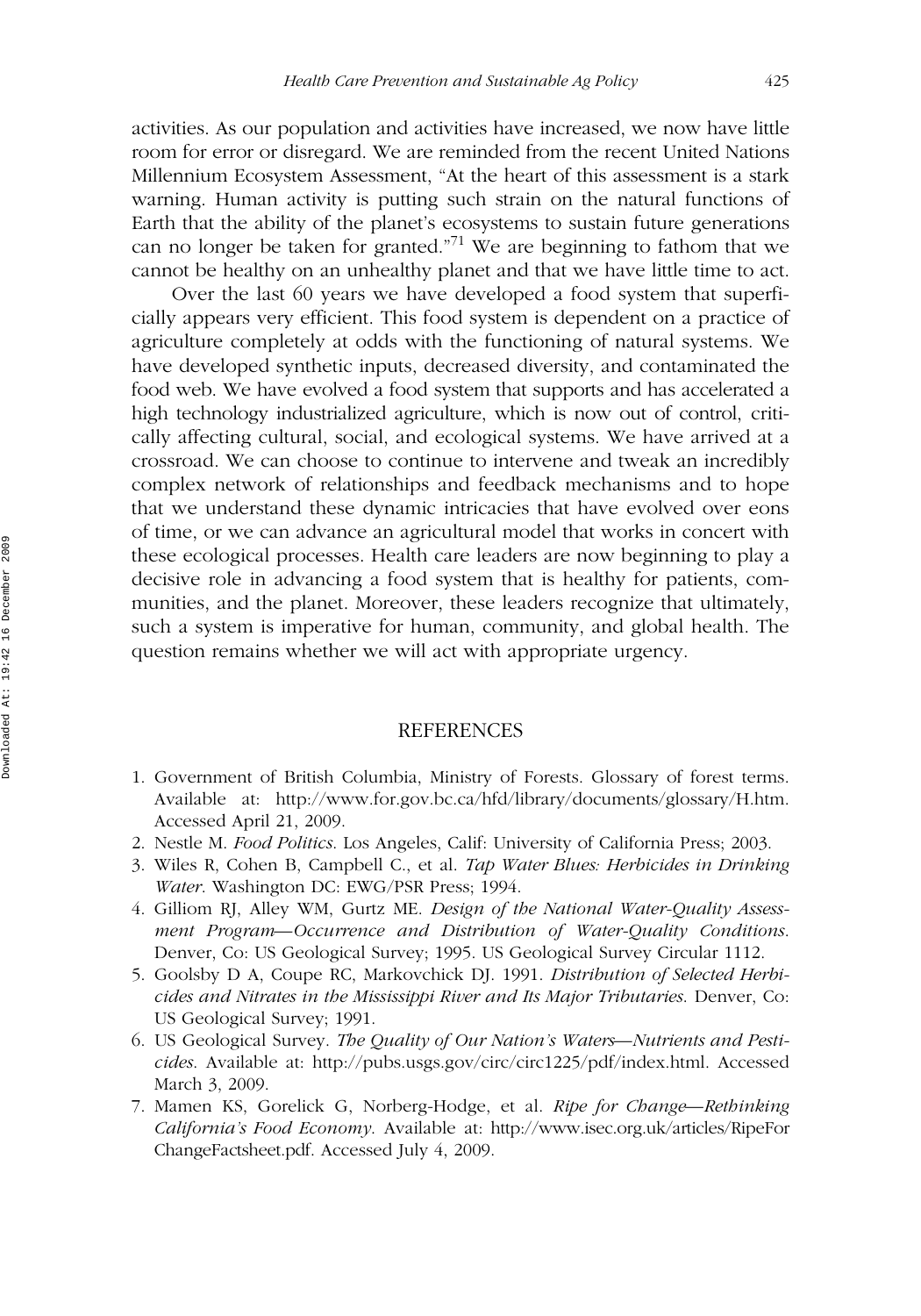- 8. US Congress, Office of Technology Assessment. *Technology, Public Policy, and the Changing Structure of American Agriculture*. Washington, DC: US Government Printing Office; 1986. Available at: http://govinfo.library.unt.edu/ota/Ota\_3/ DATA/1986/8633.PDF. Accessed July 4, 2009.
- 9. Pretty J. *The Living Land: Agriculture, Food and Community Regeneration in Rural Europe*. London: Earthscan Publications; 1998.
- 10. The Pew Commission on Industrial Farm Animal Production. *Putting Meat on the Table: Industrial Farm Animal Production in America*. Available at: http://www. pewtrusts.org/uploadedFiles/wwwpewtrustsorg/Reports/Industrial\_Agriculture/ PCIFAP. Accessed February 26, 2009.
- 11. Pimental D. Environmental and economic costs of the application of pesticides primarily in the United States. *Environ Dev Sustain*. 2005;7:229–252.
- 12. Sanborn MD, Cole K, Kerr C, et al. *Pesticides Literature Review*. Toronto, Ontario: The Ontario College of Family Physicians; 2004. Available at: http:// www.ocfp.on.ca/loca/filescommunications/current%20issues/pesticides/final/ %20paper%2023APR2004.pdf. Accessed July 4, 2009.
- 13. Levy SB. The challenge of antibiotic resistance. *Sci Am*. 1998;278:46–56.
- 14. World Health Organization. Executive summary. 1st Joint FAO [Food and Agriculture Organization of the United Nations]/OIE [World Organization for Animal Health/ WHO Expert Workshop on Non-Human Antimicrobial Usage and Antimicrobial Resistance: Scientific Assessment; December 1-5, 2003; Geneva. Available at http:// www.who.int/foodsafety/micro/meetings/nov2003/en/. Accessed July 4, 2009.
- 15. Infectious Diseases Society of America. Backgrounder: "bad bugs, no drugs." Available at: http://www.fda.gov/ohrms/dockets/DOCKETS/04s0233/04s-0233 c000005-03-IDSA-vol1.pdf#search=%22bad%20bugs%20defying%20the%20 antimicrobial%20availability%20problem%22. Accessed July 4, 2009.
- 16. Mellon MC, Benbrook C, Benbrook KL. *Hogging It: Estimates of Antimicrobial Abuse in Livestock*. Cambridge, Mass: Union of Concerned Scientists; 2001.
- 17. van Loo I, Huijsdens X, Tiemersma E, et al. Emergence of methicillin-resistant *Staphylococcus aureus* of animal origin in humans. *Emerg Infect Dis*. 2007;13(12):1834–1839.
- 18. Khanna T, Friendship R, Dewey C, et al. Methicillin resistant *Staphylococcus aureus* colonization in pigs and pig farmers. *Vet Microbiol*. 2008;128(3-4):298–303.
- 19. Smith TC, Male MJ, Harper AL, et al. Methicillin-resistant *Staphylococcus aureus* (MRSA) strain ST398 is present in Midwestern US swine and swine workers. *PLoSONE*. 2009;4(1):e4258.
- 20. Harvie J. Redefining healthy food: an ecological health approach to food production, distribution, and procurement. Available at: http://www.noharm.org/ details.cfm?ID=1399&type=document. Accessed July 5, 2009.
- 21. *Climate Change 2007: Synthesis Report: Summary for Policymakers: An Assessment of the Intergovernmental Panel on Climate Change*. Available at: http:// www.ipcc.ch/pdf/assessment-report/ar4/syr/ar4\_syr\_spm.pdf. Accessed July 4, 2009.
- 22. Parry ML, Canziani OF, Palutikof JP, et al, eds. *IPCC: Climate Change 2007: Impacts, Adaptation, and Vulnerability*. Cambridge: Cambridge University Press; 2007.
- 23. Battisti DS, Naylor RL. Historical warnings of future food insecurity with unprecedented seasonal heat. *Science*. 2009;323(5911):240–244.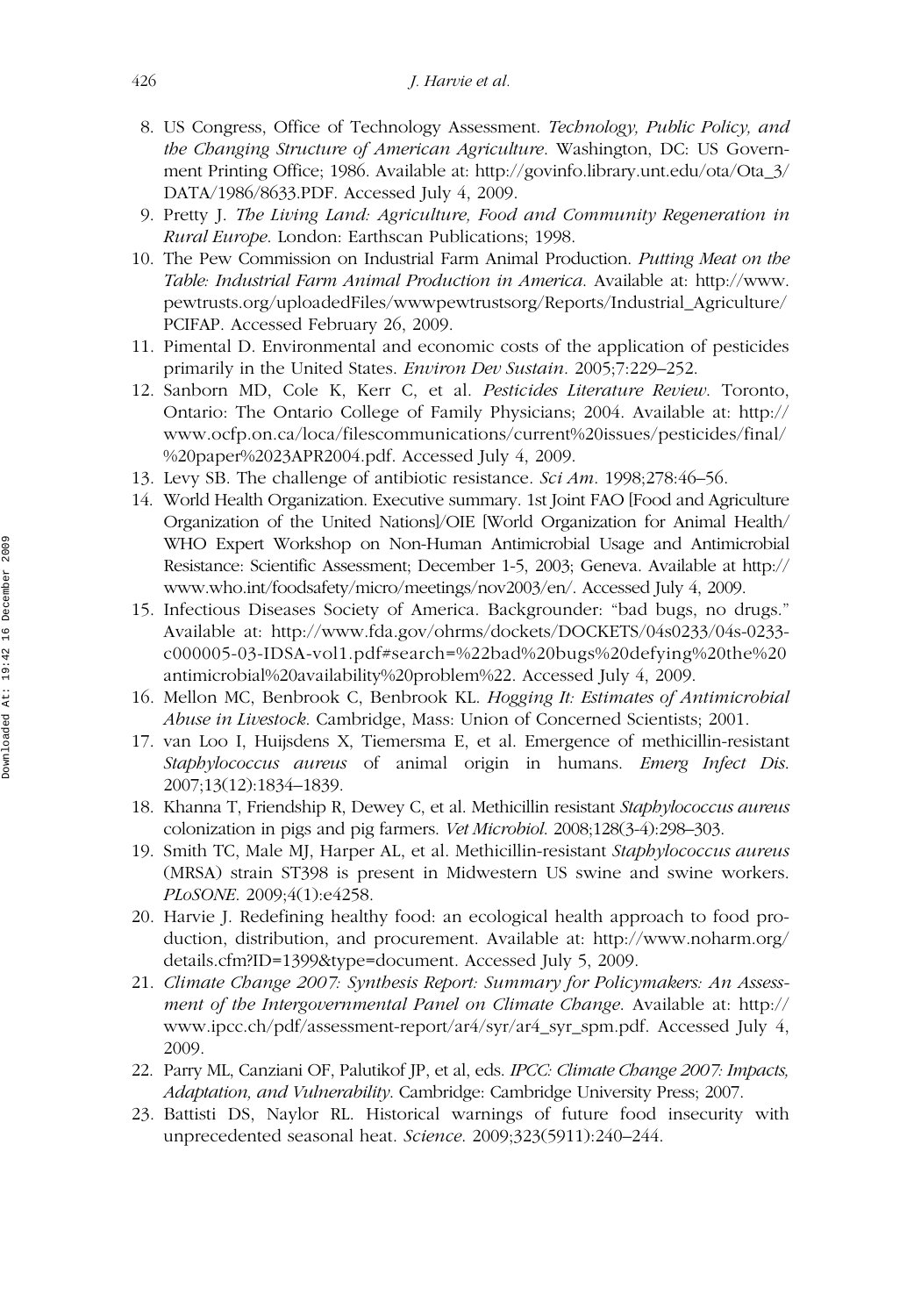- 24. Tin T. Climate change: stronger, faster, sooner. *Architecture Week*. p. N5.2, January 7, 2009 Available at: http://www.architectureweek.com/2009/0107/ news\_5-2.html. Accessed October 29, 2009.
- 25. International Assessment of Agricultural Knowledge, Science and Technology for Development. *Food Security in a Volatile World*. Available at: http:// www.agassessment.org/docs/10505\_FoodSecurity.pdf. Accessed July 4, 2009.
- 26. Pimentel D, Pimentel M, eds. *Food, Energy and Society*. Niwot, CO: University of Colorado Press; 1996.
- 27. Kirschenmann F, Stevenson S, Buttel F, et al. Why worry about the agriculture of the middle? Available at: http://www.agofthemiddle.org/archives/2005/08/ why\_worry\_about.html. Accessed July 4, 2009.
- 28. Hendrickson M, Heffernan W, Howard P, et al. *Consolidation in Food Retailing and Dairy: Implications for Farmers and Consumers in a Global Food System*. Washington, DC: National Farmers Union; 2001.
- 29. Kirschenmann F. The future of agrarianism: where are we now? Available at: http:// www.leopold.iastate.edu/pubs/speech/files/042502-future\_of\_agrarianism.pdf# search=%22the%20development%20of%20supply%20chains%2C%20biological%20 manufacturing%2C%20and%20the%20reduction%20of%20transaction%20costs. %20%20%20%22. Accessed July 4, 2009.
- 30. Swedish Ministry of the Environment. *Resilience and Sustainable Development. A Report for the Swedish Environmental Advisory Council*. Available at: http:// www.sou.gov.se/mvb/pdf/206497\_Resilienc.pdf. Accessed July 4, 2009.
- 31. Food Security in a Volatile World, The International Assessment of Agricultural Knowledge, Science and Technology for Development (IAASTD) Issues in Brief, Island Press; 2008. Available at: http://www.agassessment.org/docs/ 10505\_FoodSecurity.pdf. Accessed July 4, 2009.
- 32. Hird V. *Sustainable Food Chains, Briefing 6: Public Procurement of Sustainable Food; Review of Activity 2003*. London: Sustain; 2003.
- 33. Rosset P. *The Multiple Functions and Benefits of Small Farm Agriculture, Policy Brief No. 4*. Oakland, Calif: Foodfirst/Institute for Food and Development Policy; 1999.
- 34. Halweil B. *Where Have All the Farmers Gone?* Washington, DC: World Watch; 2000. Available at: http://www.grassorganic.com/files/Where\_Have\_All\_the\_ Farms\_Gone.pdf. Accessed July 4, 2009.
- 35. Halweil B. *Eat Here: Reclaiming Homegrown Pleasures in a Global Supermarket*. New York, NY: W. W. Norton & Co; 2004.
- 36. Pimentel D, Hepperly P, Hanson J, et al. Environmental, energetic, and economic comparisons of organic and conventional farming systems. *BioScience*. 2005;55:573–582.
- 37. Halweil B. Vision for a sustainable world, can organic farming feed us all? *World Watch Magazine*. 2006;19(3). Available at: http://www.worldwatch.org/ node/4060. Accessed October 30, 2009.
- 38. Liebman M, Gibson LR, Sundberg DN, et al. Agronomic and economic performance characteristics of conventional and low-external-input cropping systems in the central corn belt. *Agron J*. 2008;100:600–610.
- 39. Posner JL, Baldock JO, Hedtcke J. Organic and conventional production systems in the Wisconsin integrated cropping systems trials: I. Productivity 1990–2002. *Agron J*. 2008;100:253–260.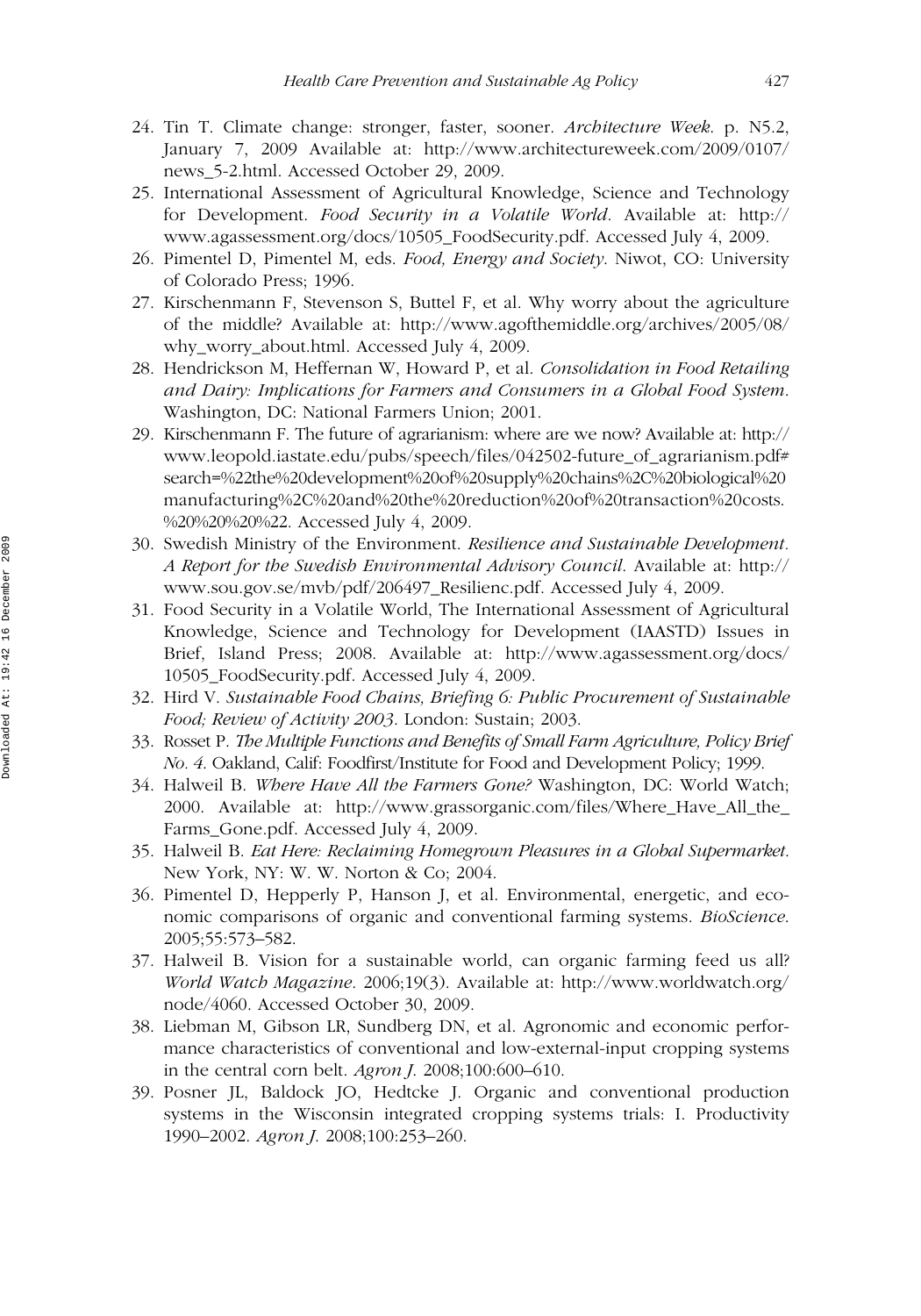- 40. Badgley C, Moghtader J, Quintero E, et al. Organic agriculture and the global food supply. *Renew Agric Food Syst*. 2007;22:86–108.
- 41. United Nations 2008. *United Nations Conference on Trade and Development. United Nations Environment Programme Organic Agriculture and Food Security in Africa*. New York and Geneva: United Nations; 2008. Available at: http:// www.unep.ch/etb/publications/insideCBTF\_OA\_2008.pdf. Accessed July 4, 2009.
- 42. *Kaiser Permanente's Comprehensive Food Policy 02.08.06*. Available at: http:// www.oregon-health.org/assets/HFHE/KP%20Food%20Policy%20Feb%202006.pdf. Accessed July 4, 2009.
- 43. *Catholic Healthcare West Food and Vision Statement*. Available at: http:// www.noharm.org/lib/downloads/food/Food\_Statement\_CHW.doc.
- 44. *Healthy Food in Health Care Pledge*. Available at: http://noharm.org/us/food/ pledge. Accessed July 4, 2009.
- 45. American Public Health Association. Toward a healthy, sustainable food system. Available at: http://www.apha.org/advocacy/policy/policysearch/default.htm? id=1361. Accessed October 30, 2009.
- 46. California Medical Association. 2007. Available at: http://www.sfbaypsr.org/ work\_cma19.html. Accessed October 29, 2009.
- 47. American Nurses Association. House of Delegates Resolution Healthy Food in Health Care Summary of Proceedings. 2008; 111. Available at: http://nursingworld. MemberCenterCategories/ANAGovernance/HOD/ActionsAdopted/HealthyFoodin Healthcare.aspx. Accessed October 29, 2009.
- 48. Minnesota Academy of Family Physicians. House of Delegates Report. 2008; 1. Available at: http://www.mafp.org/2008hodreport.asp. Accessed October 29, 2009.
- 49. Minnesota Academy of Family Physicians. Hospital CEO Letter, March 2, 2009. Available at: http://www.noharm.org/lib/downloads/food/MAFP\_Healthy\_Foods\_ Letter.pdf. Accessed October 29, 2009.
- 50. American Medical Association, Report 8 of the Council on Selence and Public Health (A-09). Sustainable Food (Resolution 405, A-08) (Reference Committee D). 2009; 53. Available at: http://www.ama-assn.org/ama1/pub/upload/mm/ 475/refcomd.pdf. Accessed October 29, 2009.
- 51. Health Care Without Harm. Healthy hospitals, healthy planet, healthy people: addressing climate change in health care settings. Available at: http://www. noharm.org/lib/downloads/energy/Healthy\_Hosp\_Planet\_Peop.Pdf Accessed October 30, 2009
- 52. Food Service Director. *Industry Census*. New York, NY: Food Service Director; 2005.
- 53. Healthcare Food Service Management Web site. Available at: http://www. ashfsa.org/about/selfop.html. Accessed October 30, 2009.
- 54. Jowit J. Hospitals will take meat off menus in bid to cut carbon. *The Guardian*; Jan. 26, 2009. Available at: http://www.guardian.co.uk/society/2009/jan/26/ hospitals-nhs-meat-carbon. Accessed October 30, 2009.
- 55. Mikkelsen L, Shak L. *Increasing Access to Healthy Foods*. Oakland: Healthy Eating Active Living Convergence Partnership; 2009.
- 56. Johnson R. *What Is the Farm Bill?* Congressional Research Service Report for Congress. Available at: http://ncseonline.org/NLE/CRSreports/08Jun/RS22131.pdf. Accessed July 4, 2009.